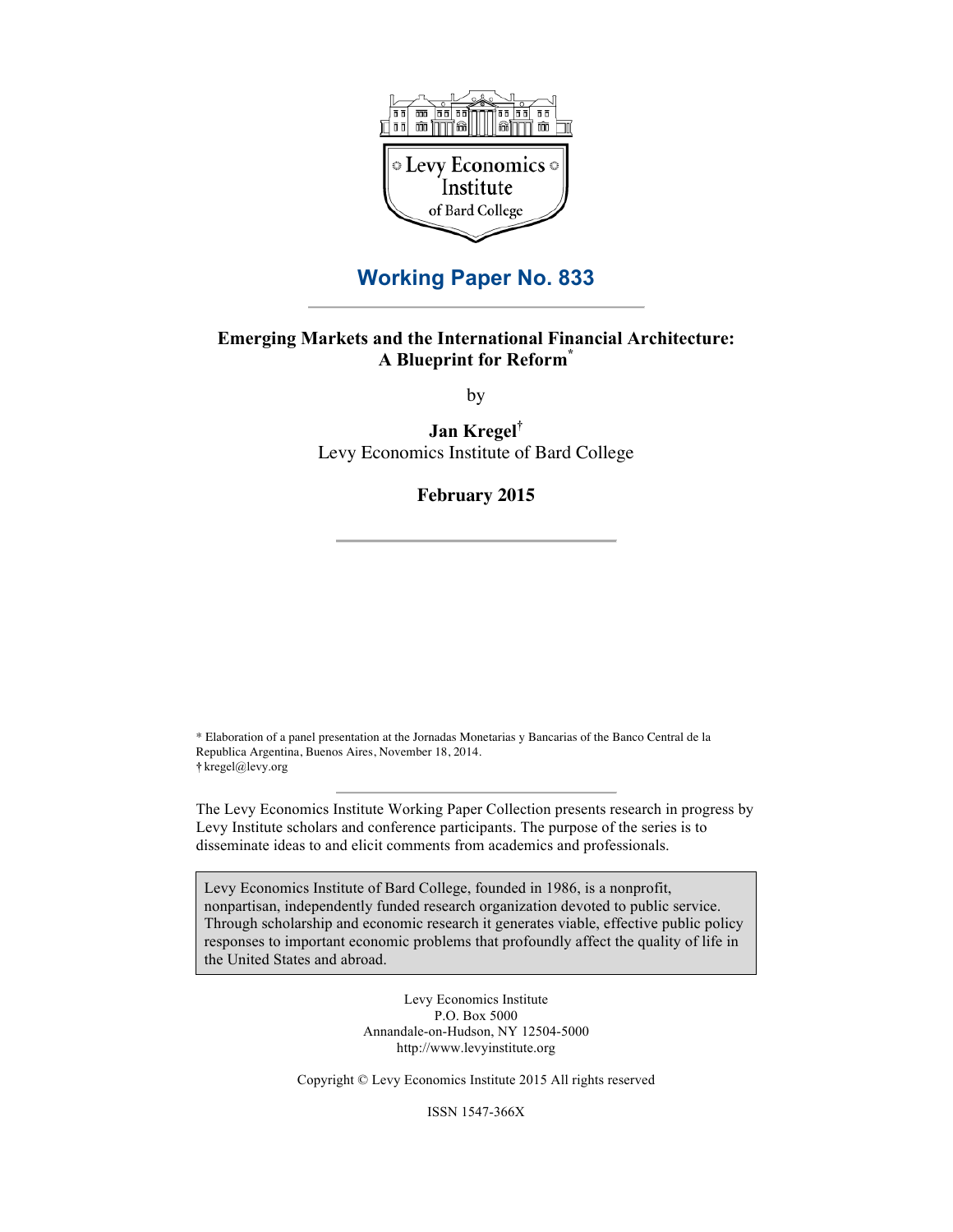# **Abstract**

If emerging markets are to achieve their objective of joining the ranks of industrialized, developed countries, they must use their economic and political influence to support radical change in the international financial system. This working paper recommends John Maynard Keynes's "clearing union" as a blueprint for reform of the international financial architecture that could address emerging market grievances more effectively than current approaches.

Keynes's proposal for the postwar international system sought to remedy some of the same problems currently facing emerging market economies. It was based on the idea that financial stability was predicated on a balance between imports and exports over time, with any divergence from balance providing automatic financing of the debit countries by the creditor countries via a global clearinghouse or settlement system for trade and payments on current account. This eliminated national currency payments for imports and exports; countries received credits or debits in a notional unit of account fixed to national currency. Since the unit of account could not be traded, bought, or sold, it would not be an international reserve currency. The credits with the clearinghouse could only be used to offset debits by buying imports, and if not used for this purpose they would eventually be extinguished; hence the burden of adjustment would be shared equally—credit generated by surpluses would have to be used to buy imports from the countries with debit balances. Emerging market economies could improve upon current schemes for regionally governed financial institutions by using this proposal as a template for the creation of regional clearing unions using a notional unit of account.

**Keywords:** Banking Principle; Bretton Woods; Creditor Countries; Debtor Countries; Emerging Market Economies; Gold Standard; International Monetary Standard; Keynes; Reparations; Schacht; Triffin

**JEL Classifications:** E42, E52, F12, N44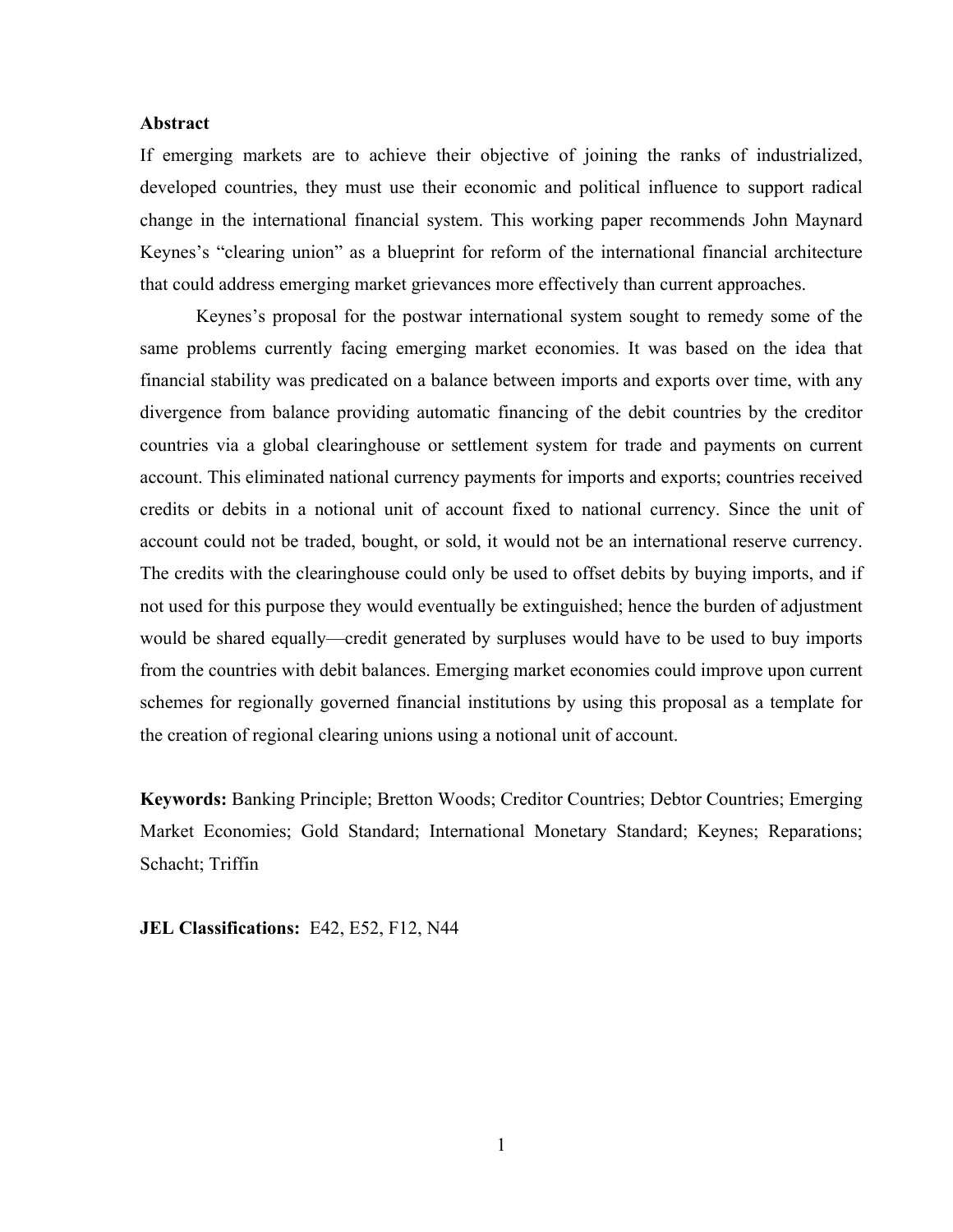#### **Recent Emerging Market Critiques of the International Financial Architecture**

The developed world's policy response to the recent financial crisis has produced a growing chorus of criticism of the international financial system by emerging market government officials. The former Brazilian finance minister has complained of the currency wars generated by the extraordinary monetary policies introduced by developed country central banks in response to the Great Recession (Wheatley and Garnham 2010). Criticism was equally sharp when a possible reversal of these policies was intimated and the resulting "taper tantrum" in May 2013 produced sharp volatility in exchange rates and capital flows to emerging market economies (Wheatley 2014).

The new Indian central bank governor has joined in this criticism of the policies of developed country central banks, faulting them for failing to take into account the impact of their policies on emerging markets and calling for increased policy coordination and cooperation (Goyal 2014, Spicer 2014). Seeking a larger international role for the Chinese currency, Chinese officials have also called into question the dominant role of the US dollar echoing a criticism of the "exorbitant privilege" first launched by French President de Gaulle in the 1960s.<sup>1</sup> And even before its current difficulties in managing the impact of the decline in oil prices on the ruble exchange rate, Russia joined China as a proponent of replacing the dollar with the SDR—the International Monetary Fund's Special Drawing Rights (China Briefing 2010, Reuters Factbox 2009, Oliver 2009, Zhou 2009).

These criticisms of the international financial architecture are not new—indeed, they reappear after every international financial crisis—and neither is the proposed solution: increased policy coordination, replacing the dollar with an international reserve currency, and the creation of regional or emerging-market-governed institutions to replace the US-dominated International Monetary Fund (IMF). Yet there has been little real modification of the Bretton Woods system aside from the unilateral decision of the United States in 1970 to abrogate its commitment under the IMF Articles of Agreement to support a fixed dollar-gold parity.

Not only have these proposals for reform gained little support in the past, they are unlikely to remedy the faults decried by emerging market economies. Indeed, they may make conditions facing these economies worse. This paper provides a discussion of why these reform

<sup>&</sup>lt;sup>1</sup> "The present monetary system consists in the exorbitant privilege enjoyed by the United States of being able to cover is balance of payments deficit with its own dollars" (February 4, 1965).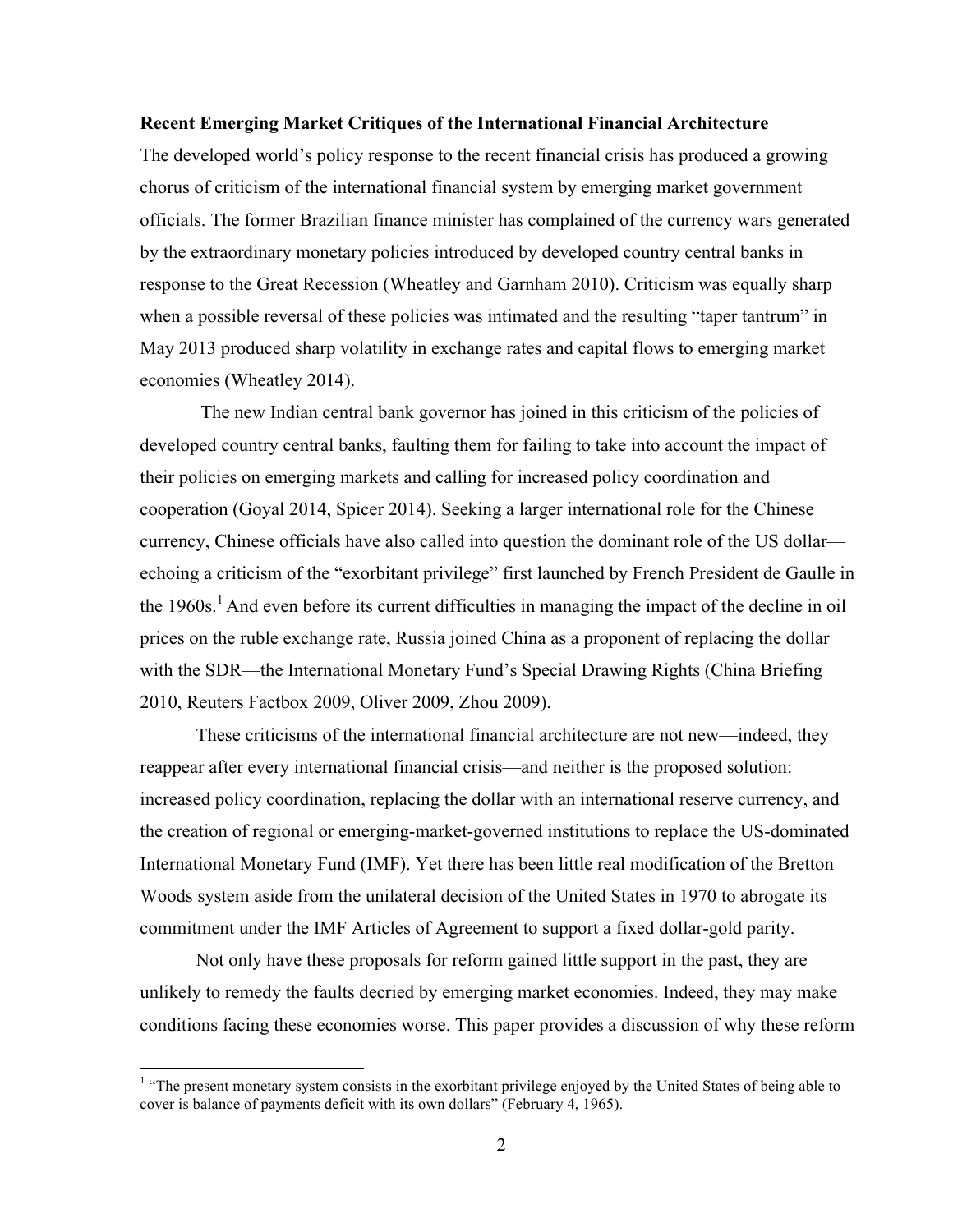proposals are of little benefit to the objective of an international financial architecture supportive of developing countries. It suggests that several of the alternatives rejected in the pre–Bretton Woods discussion could provide a basis for a more stable financial system suitable to the needs of emerging market economies. If emerging markets are to achieve their objective of joining the ranks of industrialized, developed countries, they must use their economic and political influence to support radical change in the international financial system.

# **The Chimera of Increased Policy Coordination**

<u> 1989 - Johann Stein, fransk politik (d. 1989)</u>

In the aftermath of the US decision to break the dollar-gold parity and the collapse of the Smithsonian Agreements to preserve fixed exchange rates, virtually the only role that remained for the IMF was policy coordination to ensure exchange rate stability. Initially carried out through policy conditionality on program lending and Article IV assessments, it has now been extended to consider more systemic interconnections of national monetary and fiscal policies in the form of what is called the "Spillover Report," which seeks to identify the cross-border impact of members' economic policies (IMF 2014). But it is instructive that the attempts to charge the IMF with increased power to impose policy coordination have produced meager results, and even skepticism, among IMF staff (Blanchard, Ostry, and Ghosh 2013). It is instructive that even the modest attempts to adjust emerging market quotas and governance in the Fund, agreed to after the 1997 Asian crisis, have yet to be approved. Indeed, the major fora for coordination are now in the G-20 and the Financial Stability Forum, both also dominated by US policy preferences.

Even more important, there is little historical evidence that policy coordination is in any way beneficial to the stability of the international system. The best-known example of monetary policy coordination was the support provided by the governor of the Federal Reserve Bank of New York to ease the return of the pound sterling to the gold standard in the 1920s. The Fed, in response to the postwar slump in the early 1920s, supported market conditions favorable to the British objective, but the same support after the return to gold in the presence of a run-up in US securities prices is widely believed to have provided the basis for the euphoria in equity markets that led to the September 1929 market break.<sup>2</sup> And the collateral damage of this policy was an

<sup>&</sup>lt;sup>2</sup> "With reference to the meeting promoted by Montagu Norman, and arranged by Benjamin Strong, including Hjalmar Schacht and Charles Rist (representing Émile Moreau), to coordinate policy in support of sterling, Stephen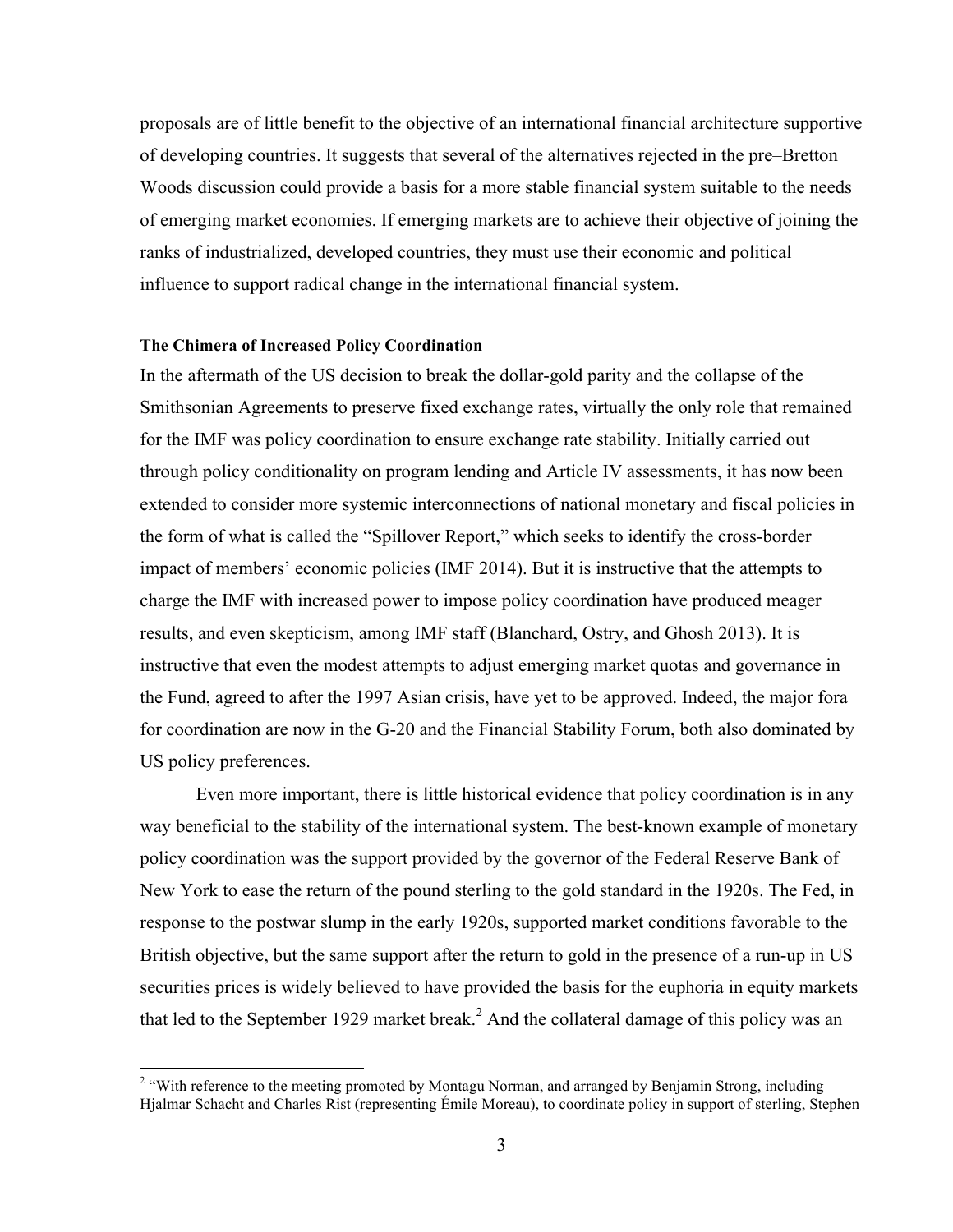increasing flow of short-term funds to Germany that exacerbated the problem of finding an equitable solution to inter-Allied debts and German reparations.<sup>3</sup>

More recently, international cooperation provided the bulwark for the measures taken to resolve the dollar's overvaluation and then precipitous decline in the aftermath of the Plaza and Louvre agreements. According to Toyoo Gyohten, the failure of these coordination efforts was the main cause of the October 19, 1987, equity market break known as Black Monday. 4 Subsequently, the need to allow the United States to lower rates without further depreciation of the dollar led to interest rate reductions by the Bank of Japan in the presence of a rampant equity and property bubble, which precipitated the break in the Japanese market at the end of 1989 that produced a 25-year stagnation and the birth of the zero-interest-rate policies now lamented by emerging market economies.

A clear problem facing coordination that is cited by both Gyohten and Paul Volcker is the fact that coordination has been predominantly in monetary policy, absent fiscal policy coordination: "Whatever its economic merits, the flexible use of fiscal policy is politically difficult. This difficulty is what limits so sharply the potential for the international coordination of economic policies" (Volcker, in Volcker and Gyohten 1992, 292). These difficulties seem only to have increased in the current response to financial crisis.

Unfortunately, while policy coordination appears to have been more the rule than the exception in the past, it does not have a record of producing positive results, and there is little evidence that attempts to consider the impact of domestic monetary policies on other countries can ever be devised in such a way as to provide mutually beneficial results.

<u> 1989 - Andrea Santa Andrea Andrea Andrea Andrea Andrea Andrea Andrea Andrea Andrea Andrea Andrea Andrea Andr</u>

Clarke notes that "the basic instrument, as in 1924, was an easing of monetary policy which, in the light of the boom of the next two years and of the October 1929 crash, was to become one of the most controversial actions in the history of the Federal Reserve System" (Clarke 1967, 124).

<sup>&</sup>lt;sup>3</sup> Schacht explains that "it had not been possible to comply with the demands of the Dawes Plan and pay the reparations debts out of export surplus. Not once in the course of the past five years had we achieved such a surplus. Rather, we had met all payments of reparations out of the loans made to us by other countries during those years, a system which could not possibly be continued for any length of time. The interest would increase our indebtedness year by year and the loans themselves would not always be forthcoming" (1955, 248).

<sup>&</sup>lt;sup>4</sup> "The crash drew forth a multitude of explanations, but I am convinced that one fundamental cause was the failure to achieve real results in coordinating the macroeconomic policies of the seven major economic powers" (Toyoo Gyohten, in Volcker and Gyohten 1992, 268).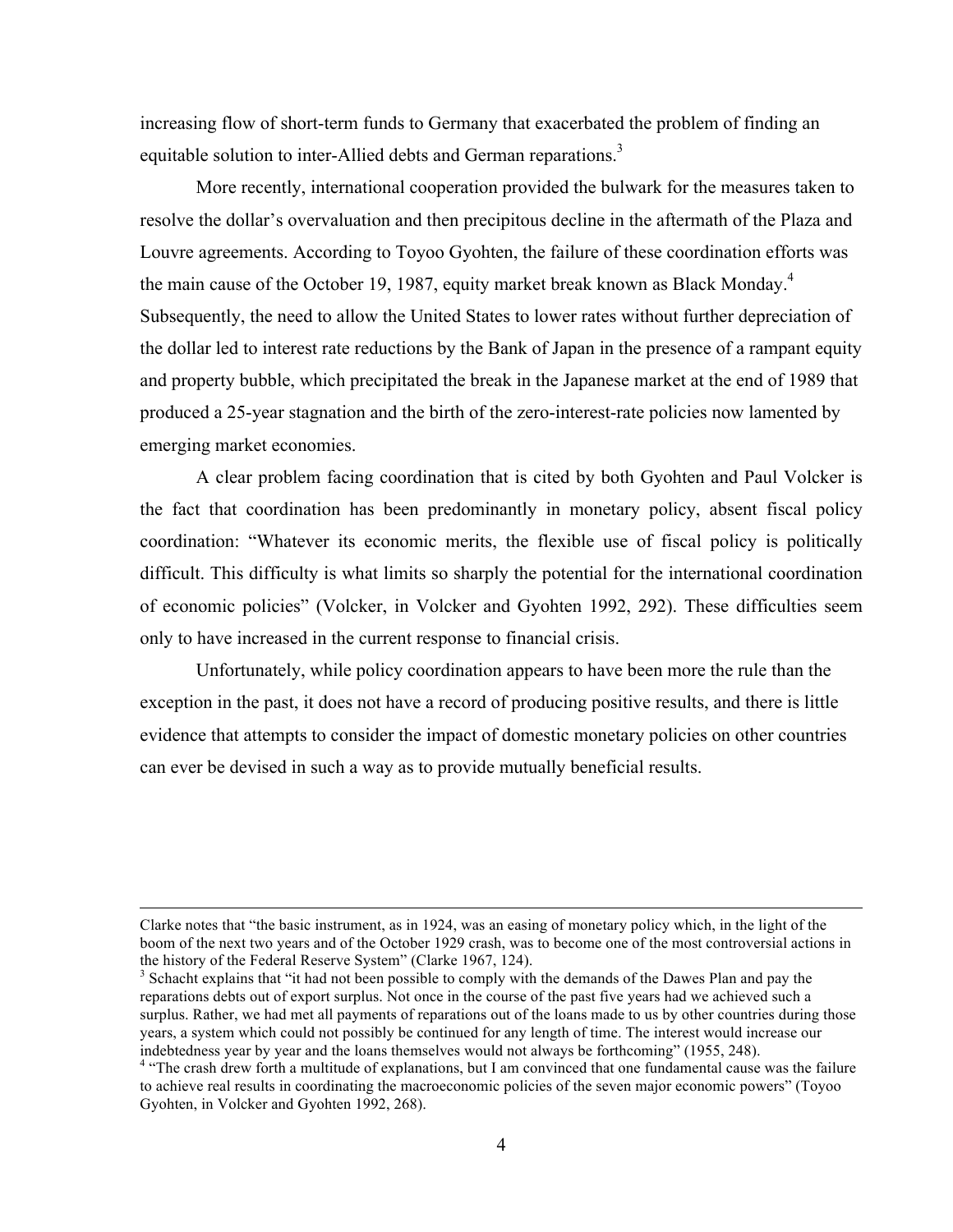#### **An International Reserve Currency**

Since Robert Triffin's devastating critique of the Bretton Woods dollar-gold standard (Triffin 1960), the problems of using a national currency as the international reserve currency in a stable exchange rate system have been well known. But rather than providing an innovative solution to this problem, the current proposals to replace the dollar with an international reserve currency appear to be based on the belief that this could provide a system of implicit policy coordination similar to that which was supposed to have ruled under the freely convertible international gold standard. If each country were responsible for maintaining the gold content of its domestic currency unit, there would be no need for explicit international coordination; it would be imposed by the market adjustment of trade flows to changes in relative gold prices for traded and nontraded goods. However, it is difficult to see how an independent international currency would perform differently from the actual operation of the gold standard. Indeed, the Bretton Woods system was an attempt to escape the instability of the British return to the gold standard in the 1920s.

# **Keynes's Critique of International Standards**

<u> 1989 - Johann Stein, fransk politik (d. 1989)</u>

As Keynes pointed out, the international coordination provided under the gold standard was neither equitable nor stabilizing: "The main cause of failure . . . of the freely convertible international metallic standard," he wrote, was "that it throws the main burden of adjustment on the country which is in the *debtor* position on the international balance of payments" (Keynes 1980, 27). "It has been an inherent characteristic of the automatic international metallic currency . . . to force adjustments in the direction most disruptive of social order, and to throw the burden on the countries least able to support it, making the poor poorer" (29).

Indeed, the historical performance of the gold standard confirms this assessment. When debtor countries are faced with adjustment via credit restriction and declining domestic prices, the pressure on the financial system leads to a suspension of the gold standard, while creditor countries resist the expansion of credit and rising prices by limiting convertibility and implementing counterinflationary policies.<sup>5</sup> Thus, while Keynes's insistence on symmetric adjustment is often explained by a desire to allow the UK to implement policies to maximize

 $<sup>5</sup>$  The various measures used by central banks to manage the "automatic" gold standard adjustment process are</sup> detailed in Bloomfield (1959).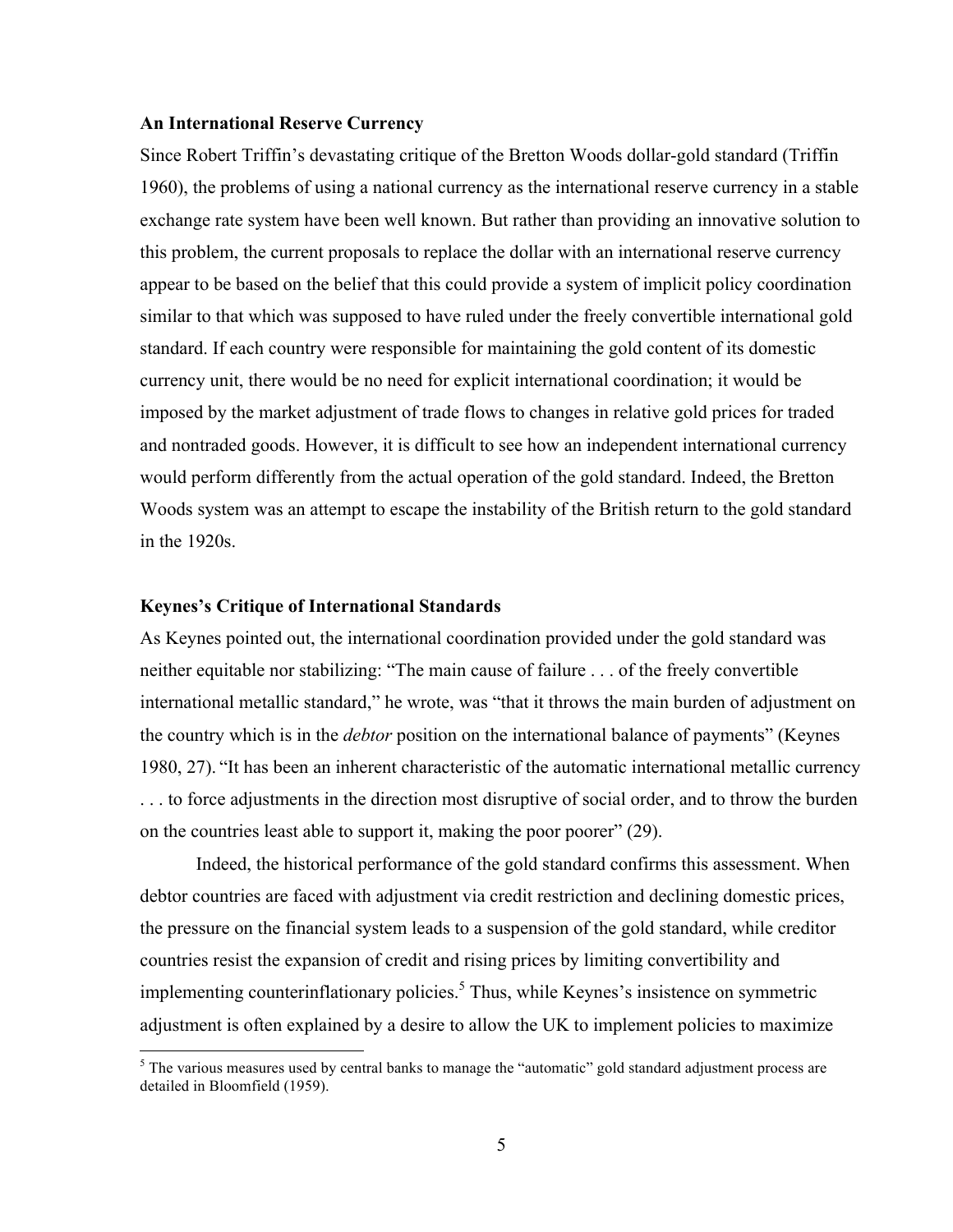employment and prevent systemic deficiency of global demand, it has a more fundamental explanation related to the destabilizing nature of a system based on an international standard. As Keynes observed,

The main effect of [any international standard] is to secure *uniformity* of movement in different countries—everyone must conform to the average behaviour of everyone else. . . . The disadvantage is that it hampers each central bank in tackling its own national problems. (Keynes 1971b, 255–56)

Thus, Keynes identified the existence of a freely convertible international standard, rather than the asymmetric adjustment, as the constraint on national policy autonomy.

In addition, Keynes noted "a further defect" in the supposed automatic coordination of adjustment under the freely convertible international standard: "The remittance and acceptance of overseas capital funds for refugee, speculative or investment purposes" (1980, 30). And in contrast to earlier periods,<sup>6</sup> "capital funds flowed from countries of which the balance of trade was adverse into countries where it was favourable. This became, in the end, the major cause of instability" (31). His conclusion was that since "we have no security against a repetition of this after the present war . . . nothing is more certain than that the movement of capital funds must be regulated"  $(31)$ .

This observation reprises Keynes's view of the variable speeds of adjustment of financial and real variables:

It is, therefore, a serious question whether it is right to adopt an international standard, which will allow an extreme mobility and sensitiveness of foreign lending, whilst the remaining elements of the economic complex remain exceedingly rigid. If it were as easy to put wages up and down as it is to put bank rate up and down, well and good. But this is not the actual situation. A change in international financial conditions or in the wind and weather of speculative sentiment may alter the volume of foreign lending, if nothing is done to counteract it, by tens of millions in a few weeks. Yet there is no possibility of rapidly altering the balance of imports and exports to correspond. (1971b, 300)

Indeed, a characteristic of the post-Smithsonian, Bretton Woods system has been the tendency for international capital to flow from debtor to creditor countries. This was first seen in Europe as speculative funds flowed to Germany, forcing repeated exchange rate adjustments,

 $6$  "During the nineteenth century and up to 1914 the flow of capital funds had been directed from the creditor to the debtor countries, which broadly corresponded to the older and the newer countries, and served at the same time to keep the balance of international payments in equilibrium and to develop resources in undeveloped lands" (Keynes 1980, 30). This is an assessment very similar to that of Raúl Prebisch concerning the impact of international capital flows on Latin American development in the 19th century.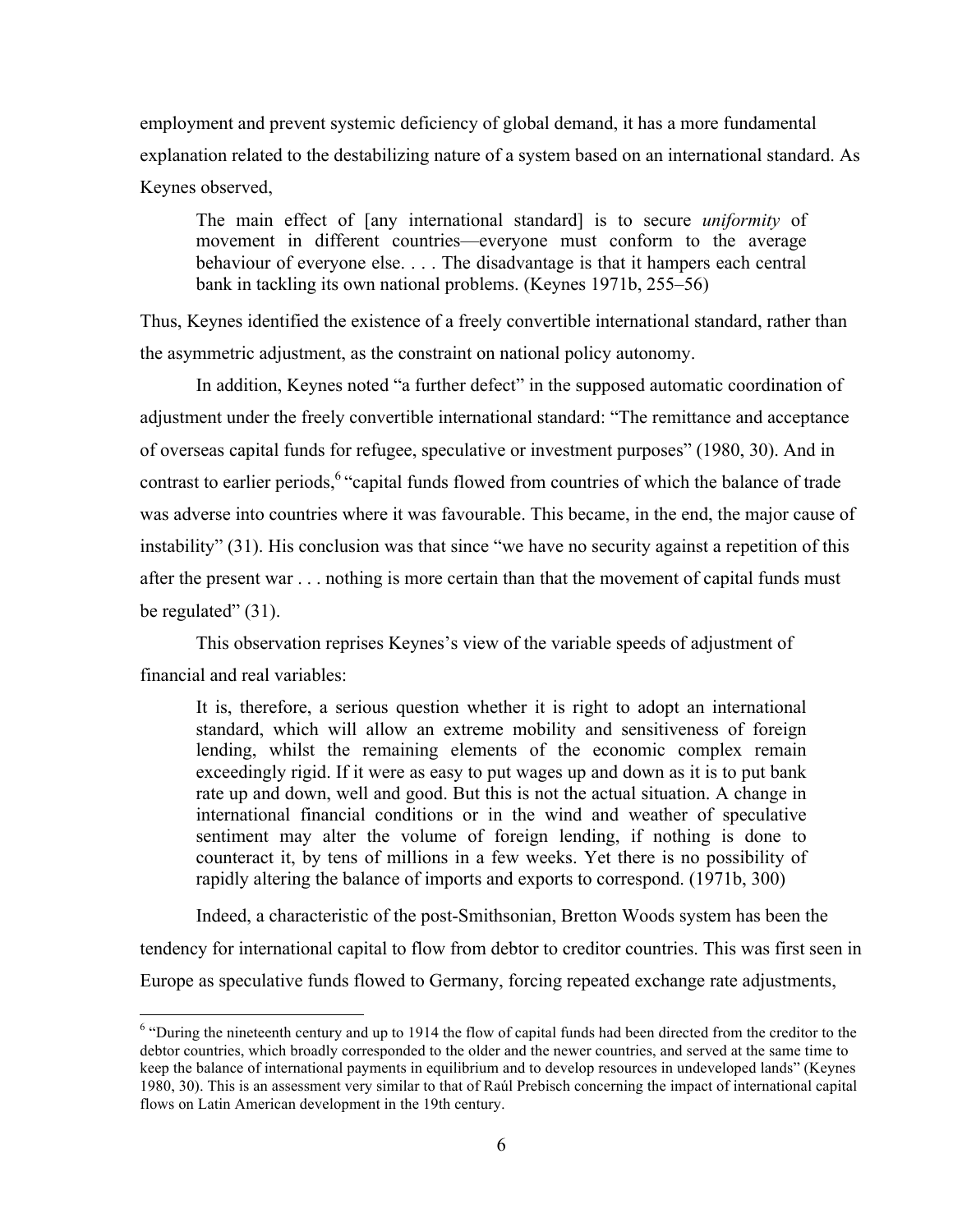and in the global economy in the negative net flows of financial resources from developing to developed countries in the 1980s. Just as members of the euro area have not been spared financial instability with the single "interregional standard" replacing the deutsche mark, emerging market countries are not likely to find a remedy to their complaints if the dollar is replaced with the SDR or an international reserve currency.

# **Regional/Peer Group Arrangements**

The most innovative proposals from emerging market countries have involved the creation of regional or peer group financing institutions such as the BRICS bank, the Bank of the South, and the Asian Infrastructure Investment Bank, as well as the introduction of currency swap arrangements between emerging market countries to reduce dependence on the dollar for purposes of bilateral settlement. These arrangements do not seem to escape the problems faced by the IMF in promoting coordination, aside from reducing the number of participants and ostensibly eliminating the US role. However, most of the lending arrangements include an IMF program of conditionality at some level, and thus do not escape the indirect influence of the United States. In addition, they do not solve the problem of the reference or reserve currency to be used in such institutions. And those that propose a common currency unit, such as the Bank of the South, do not resolve the problems that Keynes identified regarding the convertible international standard, or those that have been observed within the euro area in terms of providing a common, but nonoptimal, policy mix for all countries involved. Indeed, replacing the dollar with another national currency unit or an independent international unit does not eliminate the problems of emerging market economies with the operation of the IMF. A more radical solution is required—a solution that was initially discussed in the 1940s but eventually rejected because of US resistance.

#### **The Road to Radical International Reform Not Taken**

As Keynes noted in his proposals for postwar international monetary reform, the fact that

the problem of maintaining equilibrium in the balance of payments between countries has never been solved, since methods of barter gave way to the use of money and bills of exchange . . . [,] has been a major cause of impoverishment and social discontent and even of wars and revolutions. (1980, 21)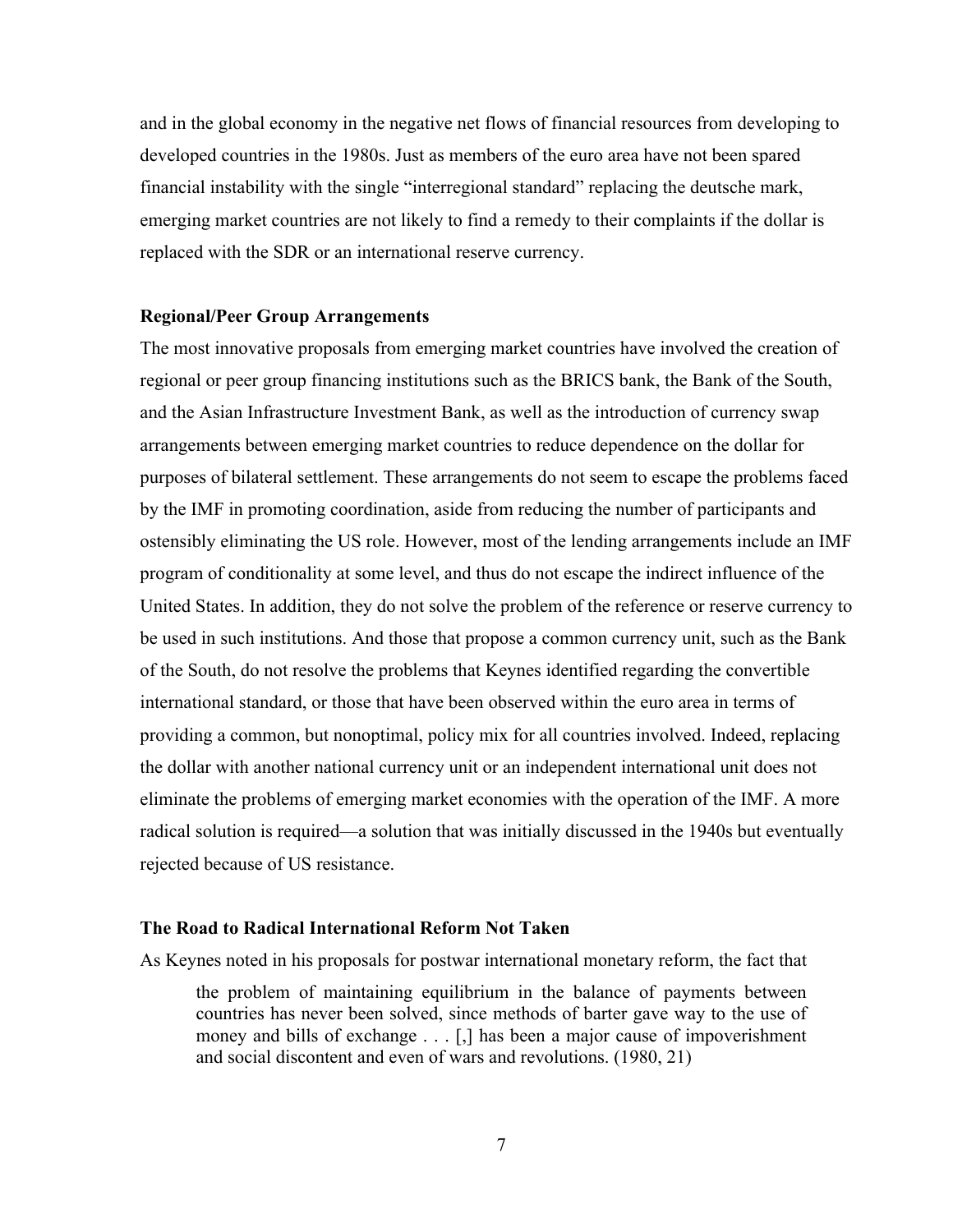His proposals for the post–World War II financial system sought a solution to the problem by avoiding the difficulties caused by the Treaty of Versailles, represented in his first popular book, *The Economic Consequences of the Peace* (1919). Indeed, it is difficult to understand any of the discussion of postwar international finance without reference to the financial problems of the Treaty of Versailles and the Dawes and Young Committees in dealing with German reparations and the debts of the Allies to the United States.

The problems caused by German reparations payments generated two fundamental principles: (1) that reparations could only be achieved through net exports of goods and services, not by fiscal surpluses and financial transfers; and (2) that this could only be achieved if the recipient country were willing to open its domestic markets and accept an external deficit. The formulation of proposals for the postwar system was dominated by the need to make sure that the absence of these two conditions, which had led to volatile international capital flows and exchange rates, should not be repeated.

As Keynes's thinking evolved, a third fundamental principle gained ascendancy, which Keynes called "the banking principle," and which he defined as "the necessary equality of debits and credits, of assets and liabilities. If no credits can be removed outside the banking system but only transferred within it, the Bank *itself* can never be in difficulties" (1980, 44). But this principle did not refer to credit creation via the creation of bank deposits. It was motivated by an application of his theory of liquidity preference and effective demand. He faulted the gold standard because saving by creditor countries in the form of holding gold stocks reduced global liquidity, and thus the ability to finance global demand.

The banking principle eventually became the centerpiece of Keynes's proposals for a clearing union in which credits were automatically made available to debtor countries to spend. This was of great advantage to the UK, since it meant that the financing of imports required for reconstruction would be automatically available without the need to accumulate dollar balances through export sales (or by borrowing from the United States). On the other hand, the States viewed it as an unlimited commitment to finance European reconstruction, making the proposal anathema to US negotiators.<sup>7</sup>

 $<sup>7</sup>$  Indeed, the private bankers' criticism of the plan was that it was bad banking, since the lending was automatic</sup> with no due diligence or credit assessment!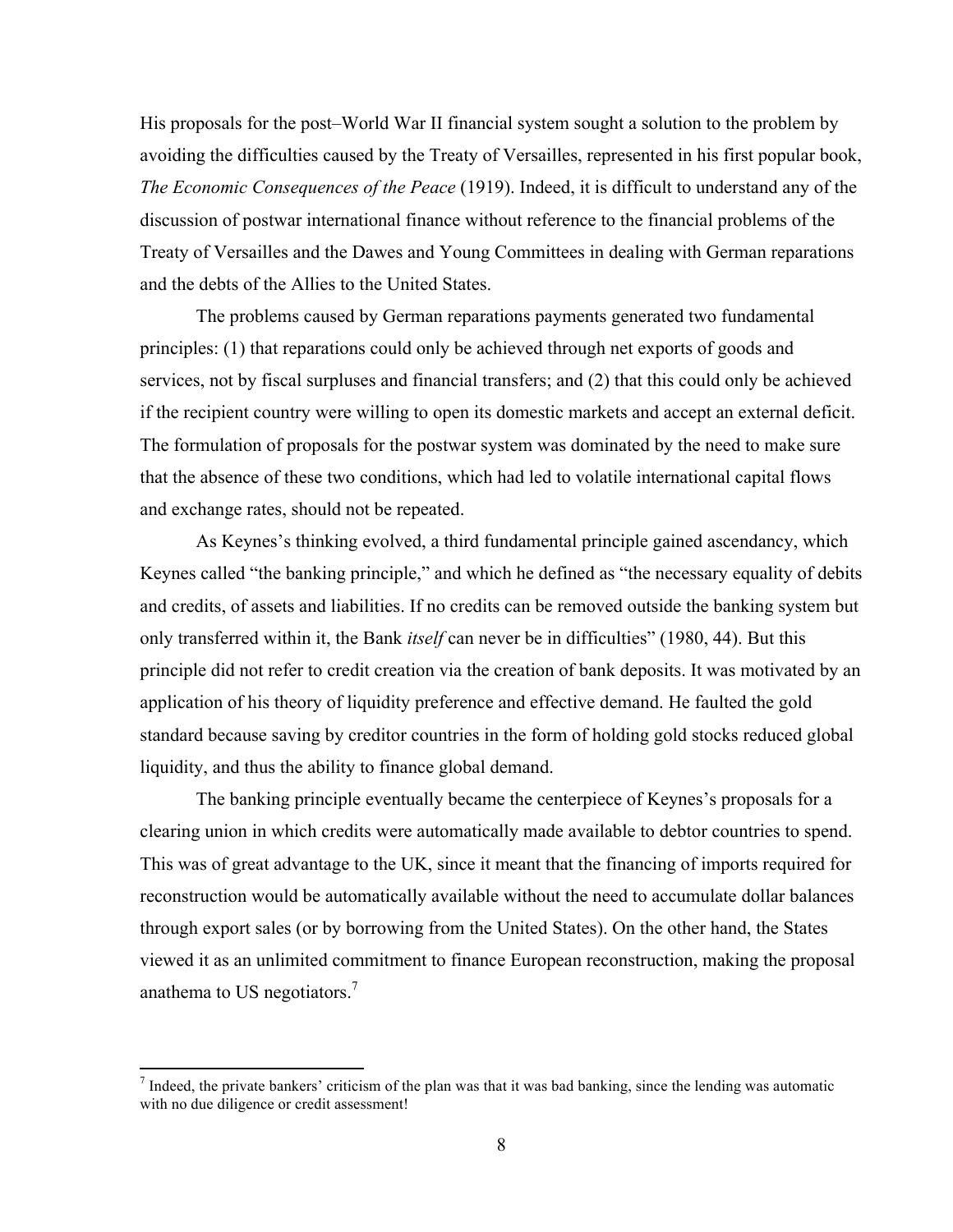One of the initial solutions to the reparations problem that is relevant to the concerns of emerging markets, because it took the role of developing countries into account, was proposed by Hjalmar Schacht to Owen Young during the Committee of Experts meeting in Paris in 1929: an international "Clearing House" or International Settlements Bank (see Lüke 1985). The idea behind the plan was to resolve the difficulty faced by German industry in producing for export, due to the loss of raw materials from its former colonies, and the difficulty in penetrating the export markets of its creditors. The clearinghouse was to make loans to developing countries in support of the provision of raw materials to Germany and to create markets in these countries for German exports. Schacht notes that his objective was

to take decisive action to strengthen German export trade in order to achieve a surplus. . . . The economic history of the past decades had furnished convincing proof that loans should be used first and foremost to help the under-developed countries to make full use of their raw materials and gradually to become industrialized. Before the war the European capital markets had supplied the funds in connection with loans for the economic advancement of the underdeveloped South American and Balkan States and many other overseas territories. England, France, Germany, etc., had not been in need of foreign loans: on the contrary they had been creditors and suppliers of capital to underdeveloped countries. Germany was now an impoverished country and no longer able to make loans to others. If the Allies really wished to help her to meet her reparations liabilities they should grant loans to the under-developed countries, and thereby put the latter in a position where they would be able to purchase their industrial equipment in Germany. No useful purpose would be served by allowing Germany to compete in existing world markets against other European industrial states as she had hitherto done. (Schacht 1955, 247–8)

This objective was never realized, but the proposal formed the basis for the Bank for International Settlements, with the reduced objective of managing reparations payments.<sup>8</sup>

The reform plans that were discussed in the early 1940s were built on another of Schacht's schemes: the "New Plan," based on bilateral "Clearing Accounts." As economics

<sup>&</sup>lt;u> 1989 - Johann Stein, fransk politik (d. 1989)</u>  $8$  The scheme was an early representation of a special purpose vehicle owned by the major central banks and capitalized with a special issue of five billion gold marks of German discount bonds to support the granting of book credits to central banks, governments, and other guaranteed borrowers to promote lending to developing countries. Since the loans "were only to be granted in the form of book credits, . . . repayments would be made either from another account with the same institution or in cash, and . . . the central banks would be able to utilise the credits

they obtained as cover for their respective currencies. Thus, the German obligations were to be used as a basis for international credit expansion, making it possible to mobilise the claims on Germany up to an amount of 10 billion Gold Marks . . . promptly and without any transfer difficulties, since the transfer could only be effected by transfer from one account to another" (Lüke 1985, 73). Since Germany could not qualify for lending, "the American delegation saw in it a device . . . to expose Germany's neighbour and creditor countries to inflation," and thus the plan was never implemented.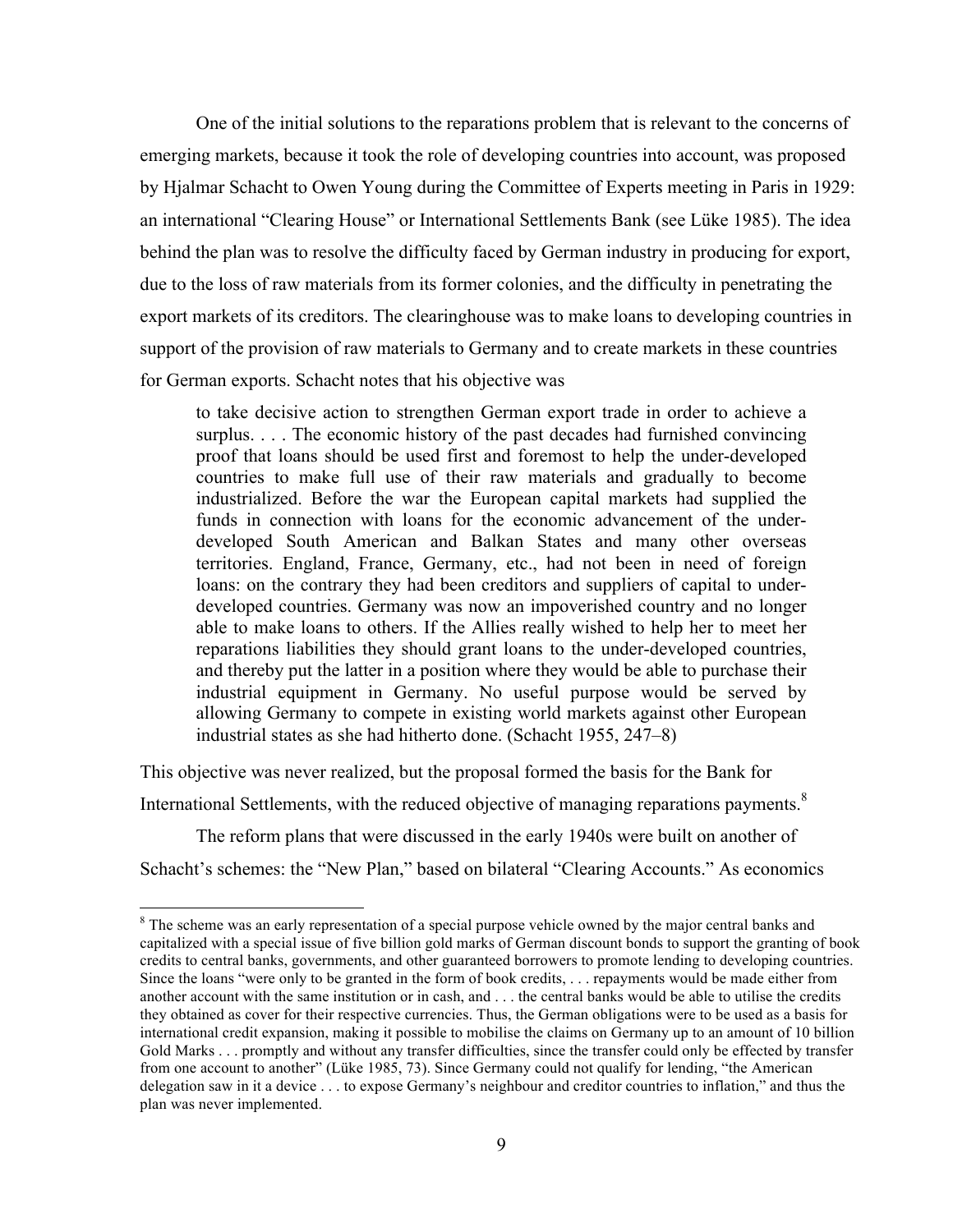minister, he applied the "very simple principle that Germany must refrain from buying more than she could pay for, in order to prevent an accumulation of foreign debt which would make a proper trade balance still more difficult to establish in the future" (Schacht 1949, 80). Given that the creditor countries' "system of import quotas had closed markets to German goods," Schacht sought

to find countries which would be willing to sell their goods not against payment in their own currency, but against . . . German goods. . . . The best solution was the establishment of "clearing accounts." Foreign countries selling goods to us would have the amount of our purchases credited to their account in German currency, and with this they could then buy anything they wanted in Germany.  $(1949, 80-1)$ 

Since Germany was in bilateral deficit with most countries, this led to "blocked credit balances<sup>"9</sup> of Reichsmarks, or what were called "Sperrmarks," that could only be used for specific types of payments—either to foreign exporters or bondholders, leading to a demand for German exports to release them. As Johan Beyen notes,

[creditor] governments had to square the account with whatever Germany was prepared to deliver; and they were inclined to do so because the German purchases solved their unemployment problem. There may be some exaggeration in the story that the Balkan countries had to buy mouthorgans none of its inhabitants cared to play on, or aspirin in quantities that could have poisoned the whole populations . . . clearing agreements enabled the German government to "modulate" its imports and exports and to adapt its international trade to its needs for rearmament. (Beyen 1951, 106–7)

Thus, it was not Schacht's 1929 clearinghouse plan, but his system of bilateral clearing

agreements that provided the blueprint for both the Keynes and White plans for a stable international financial architecture. Keynes expressed these initial ideas for the postwar system in these terms: "The virtue of free trade depends on [it] being carried on by means of what is, in effect, *barter*. After the last war *laissez-faire* in foreign exchange led to chaos" (1980, 8). He noted in this regard that it was Schacht who provided

the germs of a good technical idea. This idea was to [discard] the use of a currency having international validity and substitute for it what amounted to barter, not indeed between individuals, but between different economic units. In this way he was able to return to the essential character and the original purpose

<sup>&</sup>lt;sup>9</sup> Without this background it is difficult to understand the amount of space given in the US proposal to such balances, and the concern of the UK for resolution of the sterling balances with its Commonwealth partners in any postwar scheme.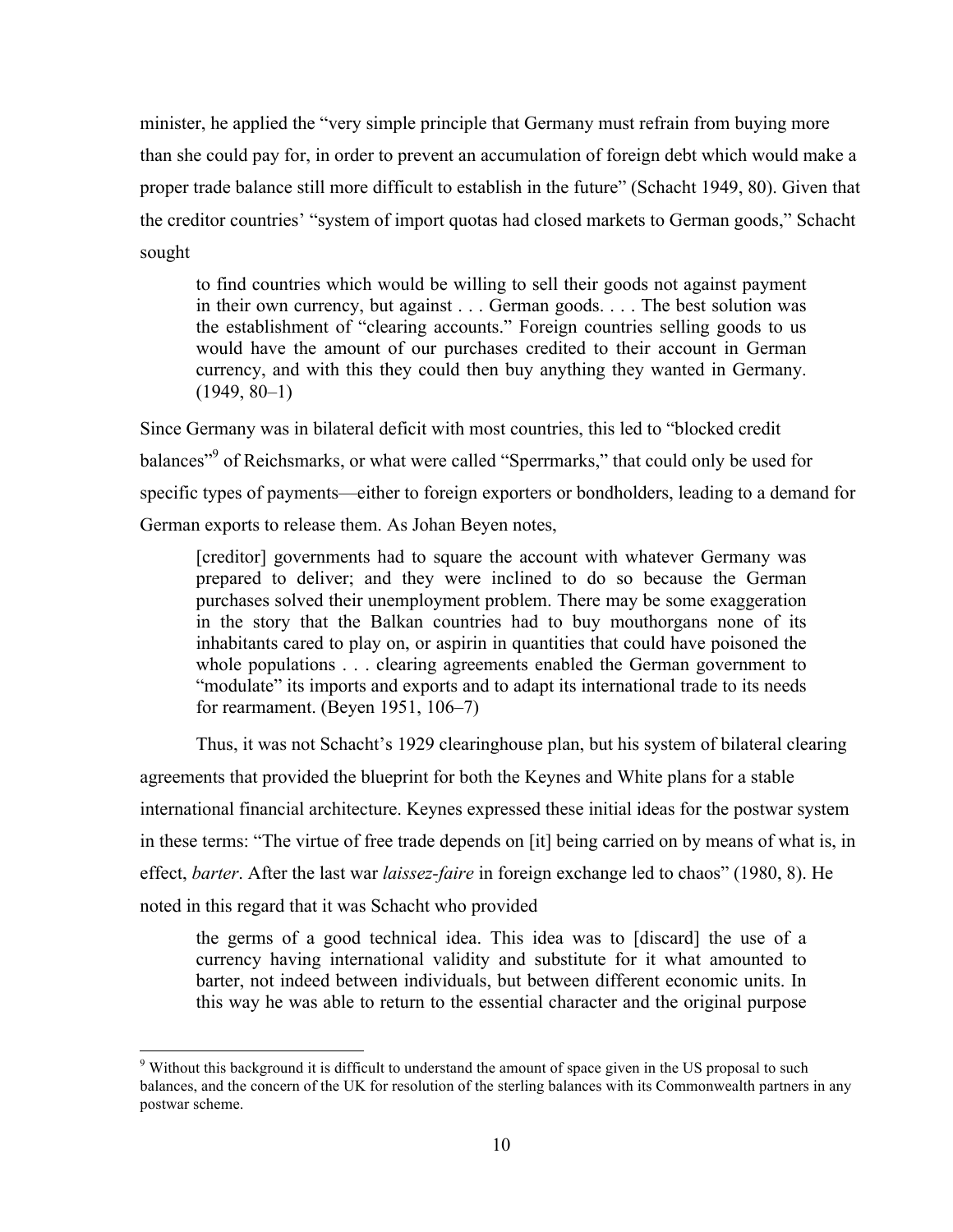of trade whilst discarding the apparatus which had been supposed to facilitate, but was in fact strangling, it. (23)

But Keynes assured his critics that this "does not mean that there would be direct barter of goods against goods, but that the one trading transaction must necessarily find its counterpart in another trading transaction sooner or later" (18).

Keynes's proposal was based on the simple idea that financial stability was predicated on a balance between imports and exports, with any divergence from balance providing automatic financing of the debit countries by the creditor countries via a global clearinghouse or settlement system for trade and payments on current account. This eliminated national currency payments for imports and exports; countries received credits or debits in a notional unit of account fixed to the national currency. Since the unit of account could not be traded, bought, or sold, it would not be an international reserve currency. The implication was that there would be no need for a market for "foreign" currency or reserve balances, and thus no impact of volatile exchange rates on relative prices of international goods, or tradable and nontradable goods. In addition, the automatic creation of credit meant that the UK would not be constrained by its nonexistent gold reserves or its nonexistent dollar balances in financing its reconstruction needs for imports. $10$ 

Since the credits with the clearinghouse could only be used to offset debits by buying imports, and if not used for this purpose they would eventually be extinguished, the burden of adjustment was shared equally: credit generated by surpluses had to be used to buy imports from the countries with debit balances. Alternatively, they could be used to purchase foreign assets foreign direct or portfolio investment—but the size of these purchases would be strictly limited by the size of the surplus country's credit balance with the clearinghouse. Once a limit on the size of multilateral debits and credits was agreed upon for each country—its "quota"—penalties, in the form of interest charges, exchange rate adjustment, forfeiture, or exclusion from clearing, would be applied and the outstanding balances would automatically be reduced. Although Keynes's initial proposals did not take developing countries into account, the subsequent drafts suggest that the interest charges on the credit and debit balances generated could be provided as

<sup>&</sup>lt;sup>10</sup> Note that while Schacht's 1929 clearinghouse proposal was to create financing and demand for its exports, Keynes's clearinghouse was to create sources of financing for its clear need for reconstruction imports in the face of lost export markets and overseas assets. Just as the Allies were unwilling to open their markets to German exports in World War I, the United States was unwilling to provide what was represented as an unlimited credit for UK imports; the US proposal thus required smaller upfront collateral commitments to join the scheme.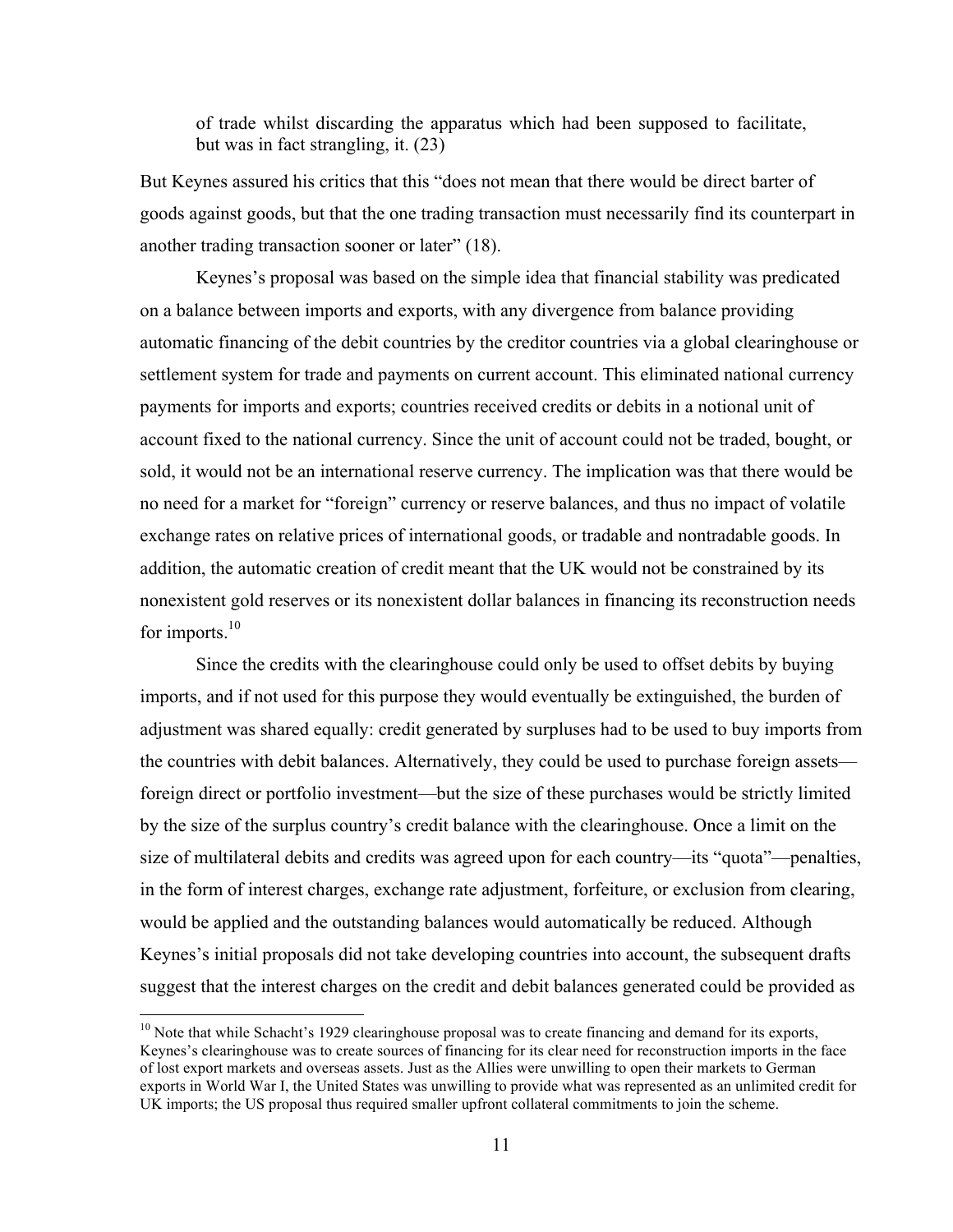additional credits to support the clearing accounts of developing ("backward") countries (1980, 120).

Another advantage that Keynes claimed for his plan was that it was multilateral in nature, by contrast with Schacht's bilateral clearing agreements. It also avoided the problem of blocked balances and multiple exchange rates for different types of balances and different countries, which had been prevalent within the exchanges under the bilateral agreements. Both of these attributes were considered to be primary objectives of any postwar arrangement and were also present in the US proposal and expressly included in the Final Act of the Bretton Woods agreements.

# **Keynes Was Not Alone in Proposing the "Clearing" Solution**

<u> 1989 - Johann Stein, fransk politik (d. 1989)</u>

Keynes was not alone in proposing a "clearing" bank as the basis for reform of the international system in the  $1940s$ .<sup>11</sup> A similar scheme, more closely linked to the then-current system of trade bills as settlement under the gold standard, appeared in an anonymously published pamphlet, "A Twentieth Century Economic System," thought to have been penned by William Francis Forbes-Sempill, 19th Lord Sempill.<sup>12</sup> It argued that

it is necessary to establish a system of international trade under which the problem will be fairly and squarely placed on the shoulders of each nation, as to how it proposes to take payment for its exports: if it does not take payment in the form of imports, it will merely have made a present of its exports. The matter will then be one for settlement, not as between nations, but within each nation as between the exporting industries, which will wish to continue to export, and the new industries, which will be faced by the dilemma of seeing their best customers, the export industries, ruined, or allowing imports in to pay for those exports. . . . The United States has already shown the way to the new system in the Lease-Lend Act. She has there accepted the principle that nations can only pay for goods and services with goods and services. (Economic Reform Club 1941, 29–30)

<sup>&</sup>lt;sup>11</sup> A note in volume 25 of Keynes's *Collected Works* (1980, 21, n. 5) indicates that Keynes received a draft plan for a clearing union arrangement written by E. F. Schumacher, but that there is no indication that it had any influence on the development of Keynes's ideas.

<sup>&</sup>lt;sup>12</sup> Published by the Economic Reform Club with a preface dated August 1941, the pamphlet was issued in at least three editions totaling 16,000 copies from November 1941 through June 1942. Keynes's initial clearing union drafts date from December 1940. The contents of the pamphlet were presented by Lord Sempill in a House of Lords debate (Sempill 1941) and in subsequent debates on the issue of postwar planning (Parl. Deb., H.L. [5th ser.] [1942] 115–78; [1943] 102–9). A negative review of the document in the Australian *Social Crediter* (1943) indicates Sempill was the author. Economic Reform Club members were linked to anticommunist, fascist, and anti-Semitic groups. Sempill, a close confidant of Churchill, was later confirmed as a spy for the Japanese and credited with providing support and incitement for the attack on Pearl Harbor.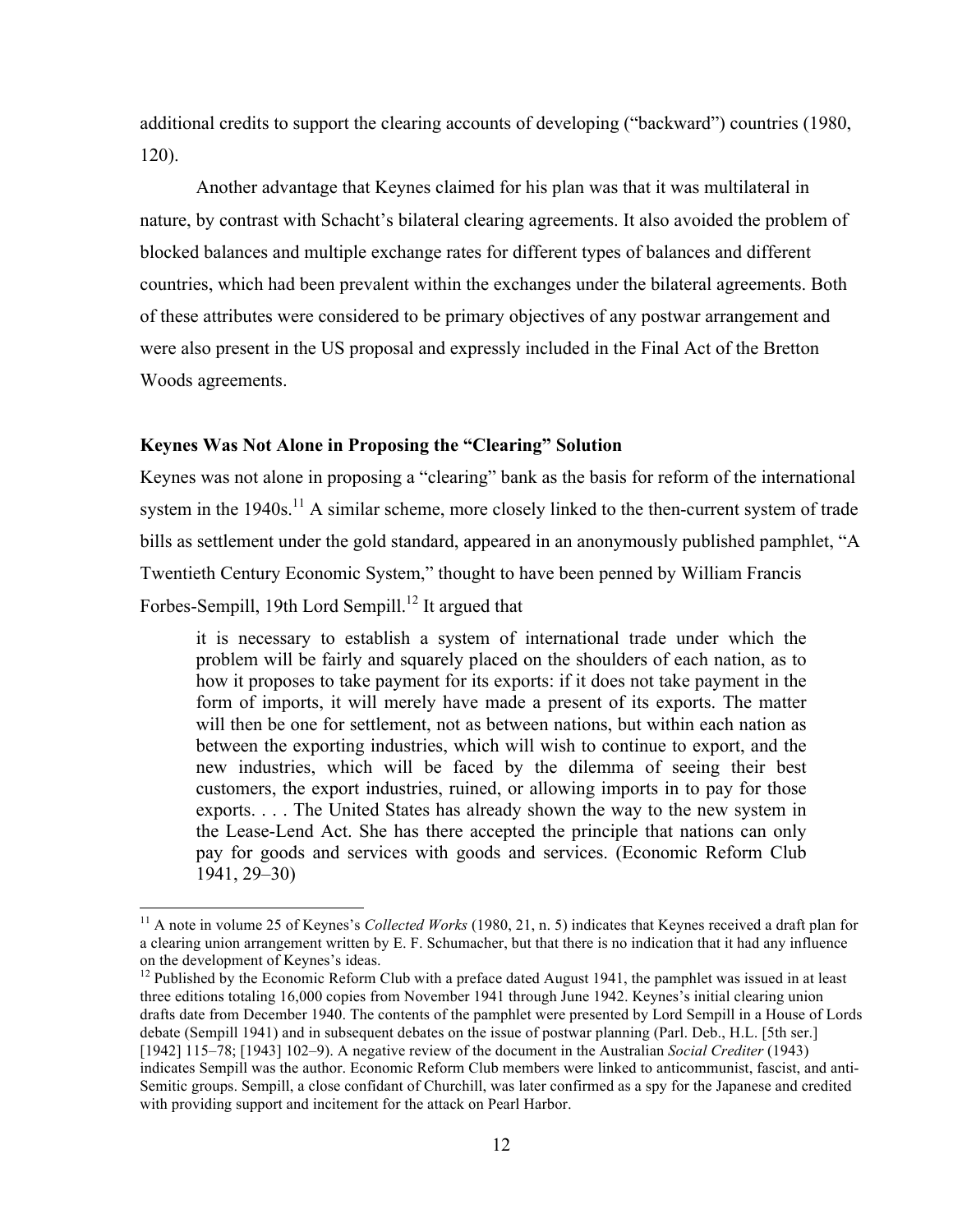The proposal called for the creation of an "international exchange" or "clearing bank" that would deal in foreign exchange trade bills issued to finance trade in goods and services. For example, a US exporter who draws an exchange bill on the UK importer creates a claim on the UK, which he discounts at his local bank for dollars. The exporter's bank then discounts the bill with the US Exchange Control Agency against the proof of shipment of the goods. The US Control Agency thus holds a sterling claim that could be sold to a US importer who has a bill drawn against him by a UK exporter. It is thus the US importer who pays dollars to the US exporter in place of the UK importer. A similar offset occurs when the UK importer honors the bill by paying in sterling at his local bank, which receives a sterling credit with UK Exchange Control, which in turn now has a dollar claim available for sale to a UK importer. Since all transactions are between domestic residents in the same domestic currency, "international trade would . . . be done by a system of contra account" (Economic Reform Club 1941, 32). The proposal notes that in this way the confrontation is between importers and exporters in the same country—rather than a competition among countries over their trade balances—and as such a benefit to global peace.<sup>13</sup>

This is in fact the way trade was financed under the gold standard, through the use of sterling bills in London, with the exception that imbalances were adjusted by means of the flow of short-term finance bills between the two countries.<sup>14</sup> When an imbalance became so large that it caused a movement in the exchange rate beyond the costs of shipping gold—the gold points then gold would be physically transferred and the exchange rate would return toward par.

However, in this system, the exchange agencies would agree to hold credit balances up to a specified level, eliminating the need for short-term financing. It reproduces Keynes's objective of symmetric adjustment between creditors and debtors by proposing that "the importing country [i.e., net debtor] would be entitled to cancel the credit, under a Statute of Limitations, if it were not used within seven years" (Economic Reform Club 1941, 33). The system becomes multilateral when the national exchange control agencies of all countries hold accounts in an international exchange clearing bank where credits can be exchanged at fixed

 $<sup>13</sup>$  This reflects Keynes's use of "units" in describing Schacht's plan, which pitted interests of exporters against debt</sup> holders. Here it is the interests of importers and exporters.

<sup>14</sup> Keynes provides a description of this system in the last chapter of the *Tract on Monetary Reform* (1971a), where he notes that it would be compromised by the suspension of the gold standard and suggests the creation of forward markets to provide banks with the exchange rate hedging previously provided by the gold points.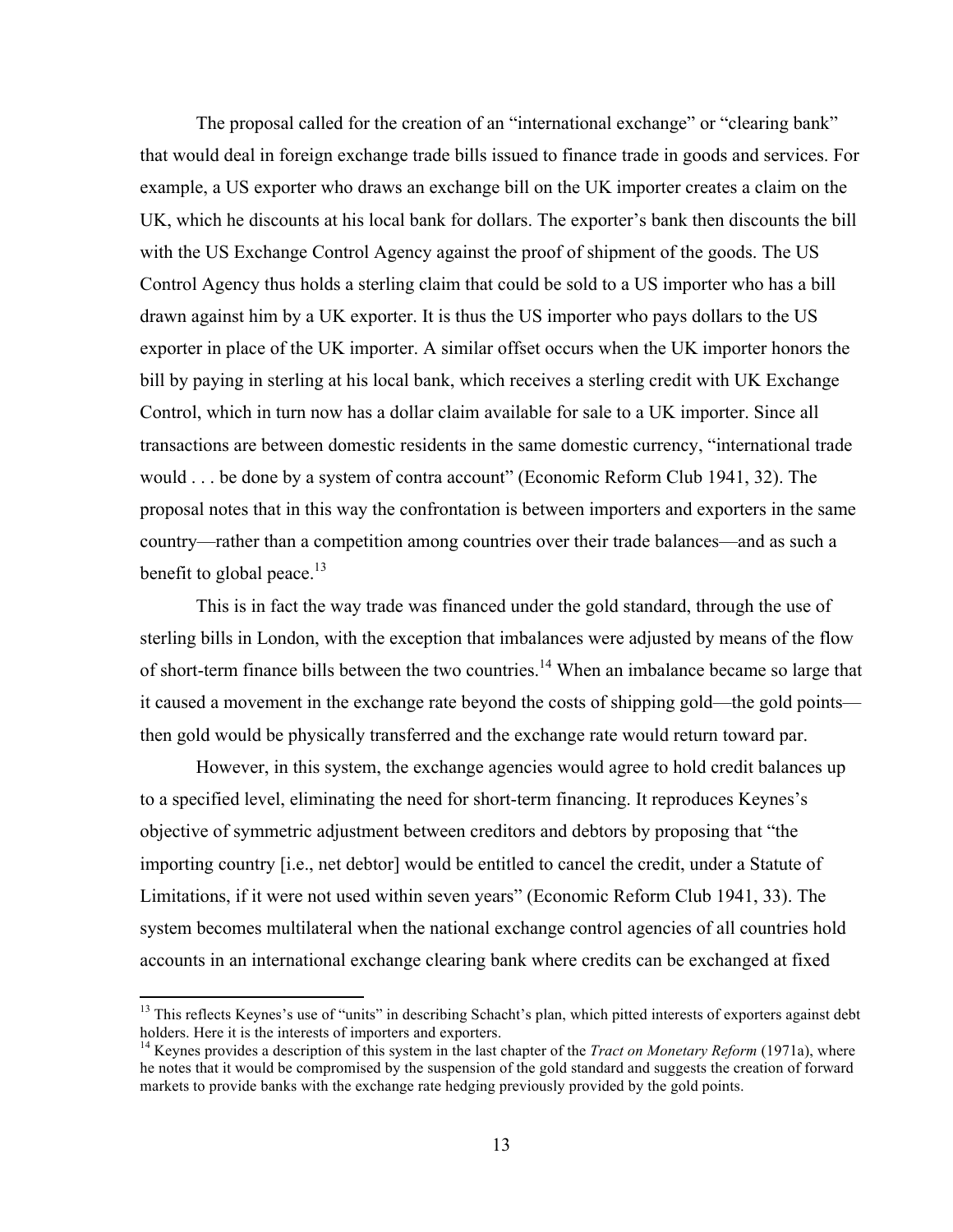notional exchange rates with national currencies against third countries. In both systems, the creation of credit for debtor countries is automatic, due to the clearing arrangements, and thus independent of exchange and capital markets. Each has the advantage of automatically providing the postwar credits needed by deficit countries, without the need to acquire gold or other means of payment.

Both of these proposals are grounded in the belief that imports can only be paid with exports and that international financial stability requires constraining current account imbalances within clear limits, which by extension places similar limits on the degree of capital account accommodation of deficits and the buildup of a country's external indebtedness. In practice, imbalances are limited by the administrative and monetary sanctions placed on the size of debit and credit balances through multilateral negotiation by members of the clearinghouse. National currencies are maintained and national policy autonomy is preserved within the limits of the permitted divergence from external balance. Exchange rate levels and adjustments are also determined by multilateral negotiation within the clearinghouse, compatible with external equilibrium. Keynes's plan uses a notional unit of account—bancor—but it is not necessary, as the same result could be achieved by setting notional bilateral exchange rates in a multilateral clearing system, as in the Sempill proposal. The schemes thus provide an improvement on the Schachtian approach by eliminating managed bilateral trade, multiple exchange rates, and currency manipulation. Indeed, in his maiden speech to the House of Lords, Keynes cited the multilateral nature of these schemes as their basic contribution.

# **Similarities between the Clearing and Stabilization Plans**

<u> 1989 - Johann Stein, fransk politik (d. 1989)</u>

At this level, it is understandable that Keynes could consider the US proposals for a stabilization fund as broadly similar to his own, for they were based on the same two principles outlined above and a belief in the importance of external balance, and included similar limitations on the size of the imbalance, given by access to the gold tranche and additional conditional Fund lending subject to multilateral consultation.<sup>15</sup> Although asymmetric adjustment was not formally included, Article VII on scarce currencies provided that Fund shortages of a currency (e.g., a dollar shortage, representing an excessive US credit balance), would trigger limitations on the

<sup>&</sup>lt;sup>15</sup> From Keynes's maiden speech to the House of Lords (1943): "Most critics, in my judgment, have overstated the differences between the two plans, plans which are born of the same climate of opinion and which have identical purpose."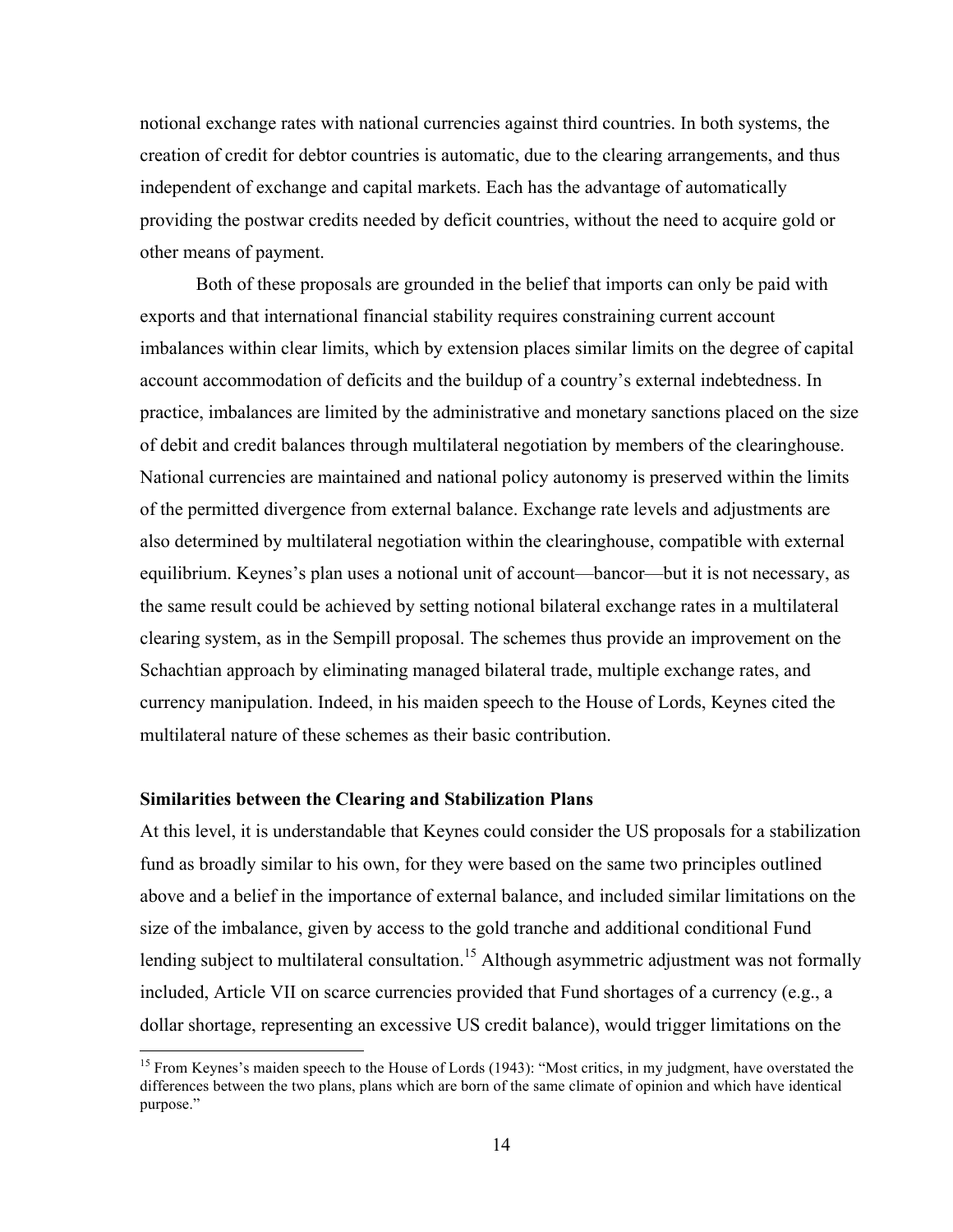ability to finance dollar imports and thus permitted discrimination against US exports to force adjustment (although Keynes was skeptical that it would ever be invoked).

### **Differences between Clearing Banks and Stabilization Funds**

However, there were two basic differences that caused a radical change in Keynes's thinking about financial system reform. The first was the realpolitik realization that US cooperation was required, and that the United States would not accept his clearing union proposal. This meant that the third principle of Keynes's approach—the banking principle—would be abandoned. There would be no automatic financing of the British needs for reconstruction via clearing credits from the United States, making the loan negotiations with the US necessary. In place of automatically granted credit would be decisions by the Fund that eventually produced conditionality on access above the gold tranche, leading the UK to seek greater autonomy, in particular over exchange rate adjustments. It also meant that the Fund could not be used for the pressing problems of European reconstruction, which would be taken over by the Bank (and explains Keynes's sudden interest in formulating that institution). There was thus no need for speed in initiating Fund operations, accepting a point that John Williams (1949) had stressed in his "Key" currency proposals (although there was a need to have ratification before political interest waned). Nonetheless, Keynes was willing to work to improve the US scheme in the belief that it was important to take action to restore multilateral clearing, and US participation was crucial to this objective.

# **And a Fundamental Difference: "I Didn't See that Coming"**

However, the greatest difference, and one that Keynes would surely have resisted, emerged only in the last minutes of the Bretton Woods negotiations and appeared unnoticed until the specifics of the Final Act were distributed: the role of the dollar at the center of the system. There is no mention of the role of the dollar in either the White Plan or the Joint Ministerial Statement. Yet, according to Armand Van Dormael,

Putting the dollar next to gold at the centre of the postwar monetary system had been uppermost in Harry White's mind ever since he started thinking about the subject. . . . In September 1943 Keynes told White that the United Kingdom did not contemplate going on to a gold or a dollar standard. . . . Whenever the matter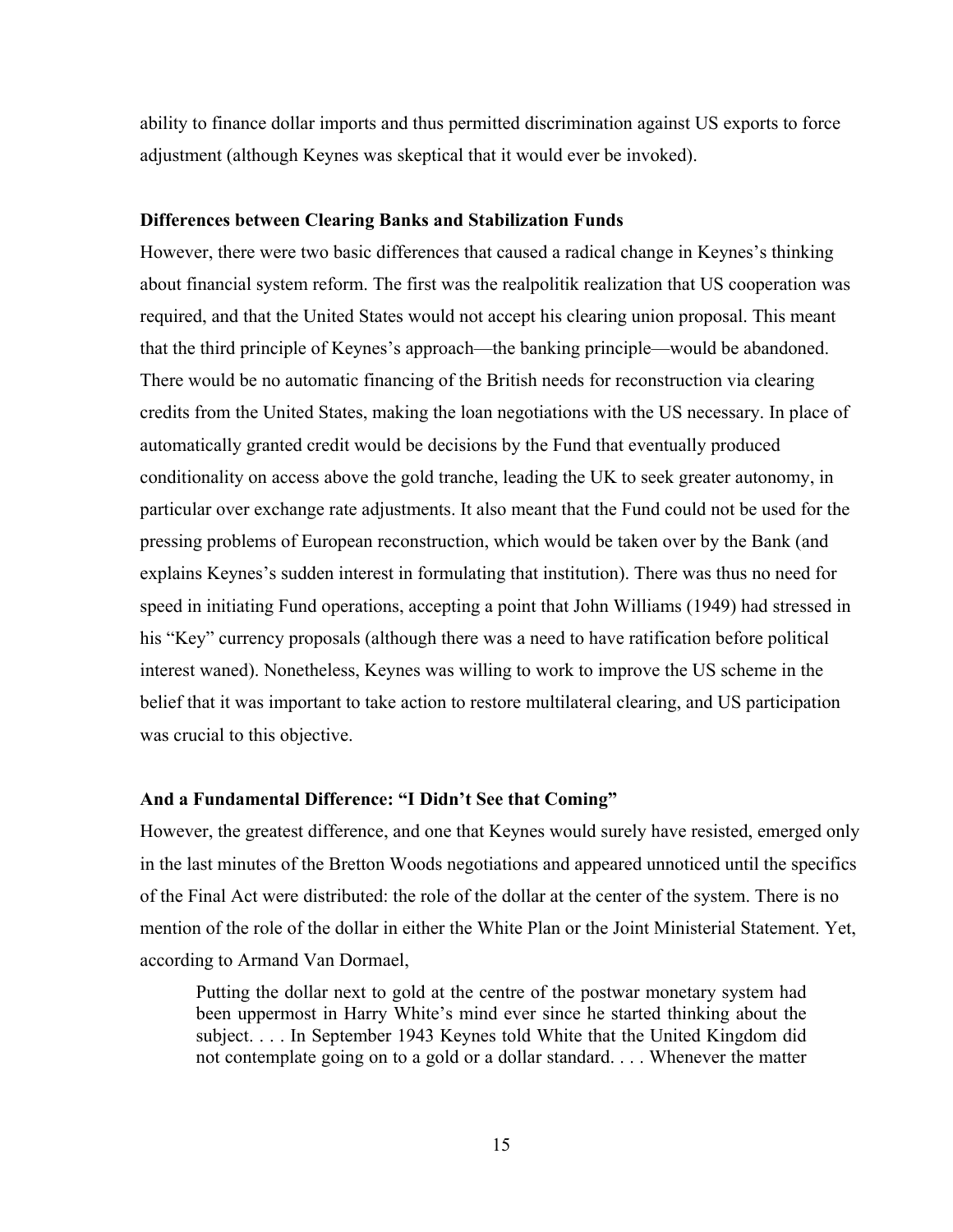was brought up, he categorically rejected the idea that the dollar should be given a special status.<sup>16</sup> (Van Dormael 1978, 200–1)

Hence the major and crucial difference between the Final Act and the radical proposals of Keynes and Sempill was the presence of a national currency as the reserve in support of exchange rate stability, and thus as the method of controlling excessive external imbalances. What Robert Triffin was to identify as the Achilles heel of the postwar international financial architecture was adopted without discussion of its implications. Its importance is in how it changes the way limits and sanctions are imposed on payments imbalances. In the Keynes and Sempill proposals, it is the tax or interest charge on the credit and debit balances, and multilateral negotiation over additional remedies, such as exchange rate adjustment, when limits are breached. In the final Bretton Woods system, the limits on imbalances are given by the ability to preserve par value for the national currency and, given the concentration of gold in the United States, on the country's ability to generate dollar reserves. Beyond this limit, there was an automatic extension in the form of the ability to draw the gold tranche, but after that it was given by the conditionality attached by Fund staff to additional program lending. This approach was thus predicated on the expansion of dollar reserves in the rest of the system, which required the United States to become a serial debtor and, as Triffin noted, would reduce its ability to preserve the dollar value of gold. This system preserved market-determined exchange rates, and the speculative activity concerning possible parity adjustment, through what were described as

<sup>&</sup>lt;sup>16</sup> This crucial change in the proposals "was made on 6 July, at the 2.30 p.m. meeting of Committee 2" in an "alternative, submitted by the American delegate, [which] provided that 'The par value of the currency of each member shall be expressed in terms of gold, *as a common denominator, or in terms of a gold-convertible currency unit of the weight and fineness in effect on July 1, 1944.*' . . . There was no further discussion, and the alternative was approved. . . . The second move was made a week later. . . . Harry White was chairman. . . . One of the points to be discussed was the date on which countries joining the Fund should make their initial contribution of gold and gold-convertible exchange. This was a minor point, and, since the 'delegations did not have time to consider the matter, the Committee agreed to refer this question directly to your Commission'. The Indian delegate asked for a definition of gold-convertible currency, which had been discussed, and of which Keynes had said it did not exist. The question as put related to the gold-convertible contributions only, and not to the par value of currencies. Robertson, against Keynes's instructions, but as the responsible British delegate, suggested that the words 'gold and gold-convertible currency' be replaced by 'net official holdings of gold and U.S. dollars', and remarked that this would involve several changes elsewhere. This was White's opportunity. Using his authority as chairman, he referred the matter to a special committee, which took it out of any further discussion. . . . The change from 'gold' to 'gold and US dollars' was lost in the ninety-six page document the chairmen of the delegations would sign a few days later. Whether or not any of them noticed it, or understood its implications, it seems that none of them expressed any reservations about it. Keynes would not find out until later, when he studied the Final Act" (Van Dormael 1978, 201–3).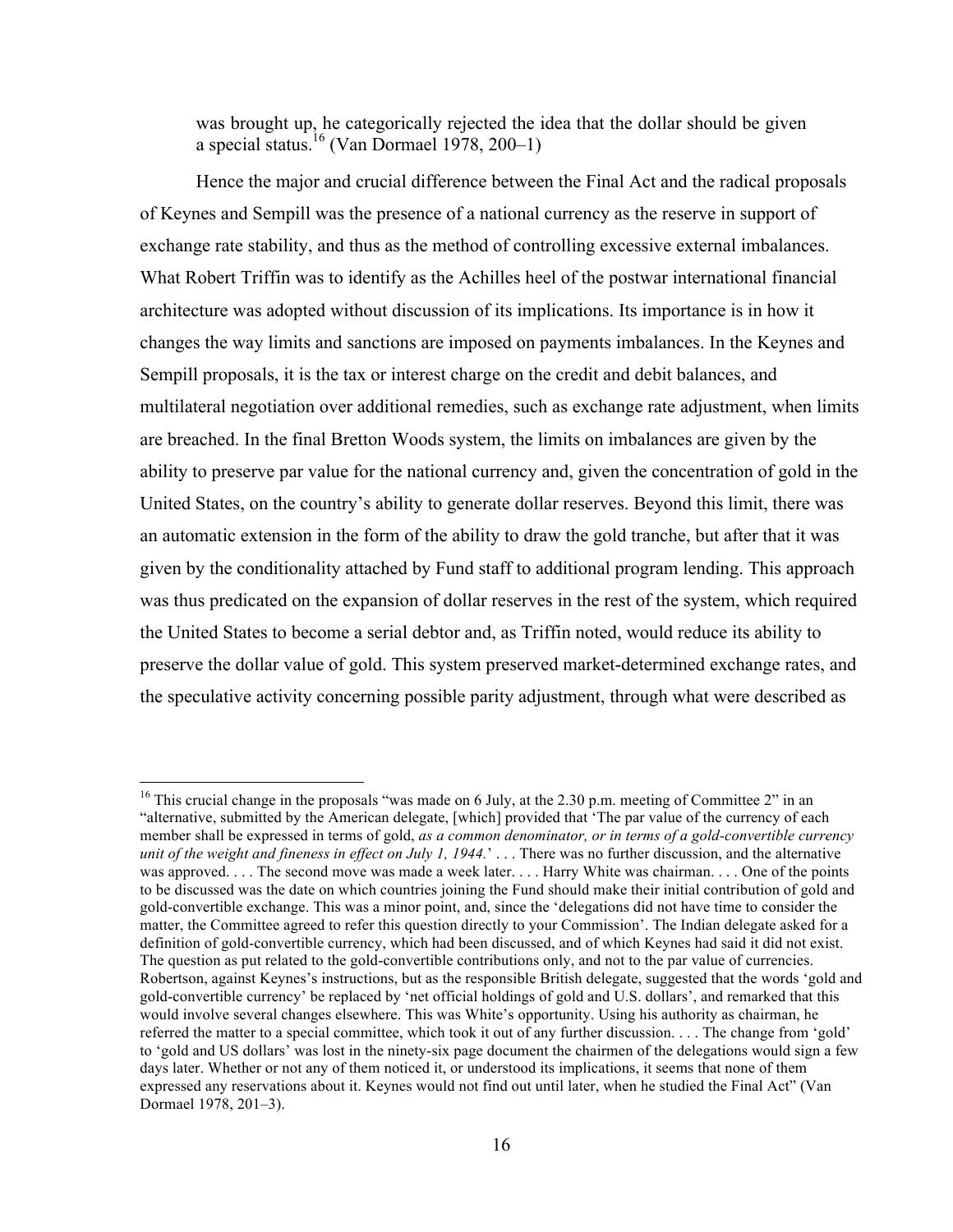the "gnomes of Zurich" but were simply short-term capital flows taking what was a one-way bet on parity adjustments.

Again, Keynes proved to be correct about the destabilizing role of asymmetric adjustment (he was sanguine about the dollar short, believing that it would soon disappear, making the "scarce currency" clause irrelevant), for this also proved to be the downfall of the dollar-gold system. When the United States was faced with a loss of its gold reserves below the level required to redeem outstanding foreign dollar claims at the Bretton Woods parity, it executed a series of administrative measures, such as interest equalization and operation twist, instead of internal adjustment. When these measures failed, and in the presence of the refusal of Germany and others to revalue, the United States simply exited the system—which is, of course, precisely what happened under the gold standard: the deficit country would just suspend convertibility when the adjustment burden became too great.

# **Bretton Woods Loses Control of External Balances**

After the breakdown of the Smithsonian Agreement and the introduction of flexible exchange rates, the rise of private capital flows in international markets brought Keynes's third element of instability to the fore, and private capital flows came to dwarf the resources available to the IMF. And it soon re-created the problem of international indebtedness. But the real problem was that in a flexible rate system there was no longer any mechanism to limit external imbalances. Capital tended to flow into the debtor countries without limit, in the presence of perverse incentives for interest arbitrage. Countries that attempted to respond to external imbalance by tightening monetary policy to reduce the level of activity were met by flows of interest rate arbitrage funds, which caused the currency to appreciate even in the presence of deteriorating external balances. The only limit on this process then became the expectations of speculators, with capital reversal generating a financial crisis, which then imposed external adjustment. The system that was chosen in order to avoid the automatic creation of credit via the banking principle produced a system with no limits on either imbalances or on global credit creation—or rather, the limit on the size of imbalances was set by the point at which investors realized that they were financing their own debt service (in what was clearly a Ponzi scheme)—and a capital flow reversal resulted in a financial crisis. The IMF was reduced to the role of credit collector, called in to impose policies that would ensure a sufficiently large negative net flow of resources to repay private lenders, at the expense of domestic growth an employment.

17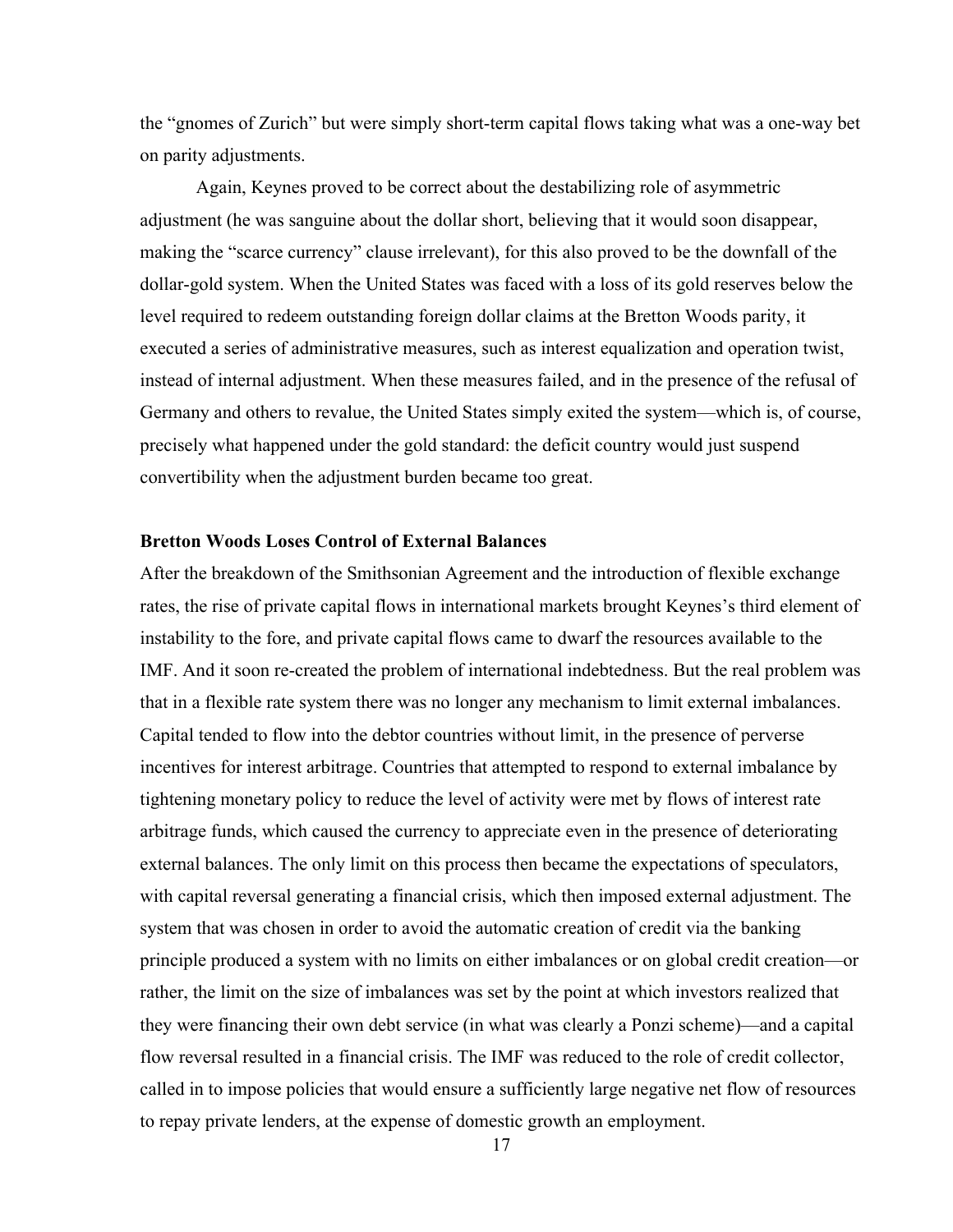It is this boom-bust cycle of capital flows and exchange rate volatility that emerging markets find debilitating. But it should be evident that a substitution of the dollar with an international reserve currency is not the appropriate solution for emerging market economies, as this would merely restore the gold standard and revive the concerns about the governance of global liquidity creation. Indeed, it might make it worse, for a common currency would eliminate even the uncertainty on speculative flows that was created by the spread of the gold points. The experience of the European Union provides a picture of the difficulties that would be faced by the attempt to create a global currency.<sup>17</sup>

#### **The Clearinghouse Proposals Meet the Problems of Emerging Market Economies**

Given the historical experience of the negotiations and the performance of the structure launched at Bretton Woods, it would seem obvious that the aspects that emerging market economies find objectionable cannot be fixed by means of the policy proposals they have put forward. It is the structure that has to be changed, and the structure of the Keynes-Sempill proposals would seem to meet the criticisms more directly.

Under these more radical proposals, there can be no currency wars, no wall of money, and no interest rate arbitrage. Foreign investment by any country is limited by its global current account position. Indeed, there would be no need for discussion over the efficacy of capital controls, or whether they should be on inflows or outflows or monitored by the creditor country central bank or the debtor country central bank. As Keynes had envisaged in his original proposal, "international capital movements would be restricted so that they would only be allowed in the event of the country from which capital was moving having a favourable balance with the country to which they were being remitted" (1980, 16–17). Capital flows would extinguish foreign credits in the same way as imports, and thus would only be "allowed when they were feasible without upsetting the existing equilibrium" on external account (17).

Thus, replacing the dollar with a nonnational currency or the SDR will not eliminate the problems facing emerging markets; nor will increased multilateral cooperation, even if that

 $17$  Keynes's proposal is often presented as the creation of a "global currency," but his proposed "bancor" was a notional unit of account and could not be spent by private individuals or used as the basis for private bank credit creation; indeed, it was not essential to the principle of net clearing. After it was clear that it was unacceptable to the United States, Keynes eventually supported the "monetisation" of the US proposal for "unitas" to facilitate government acquisition of currencies outside the Fund. It was his attempt to move the stabilization fund closer to his clearing union. (See Keynes 1980, 342; Skidelsky 2001, 316.)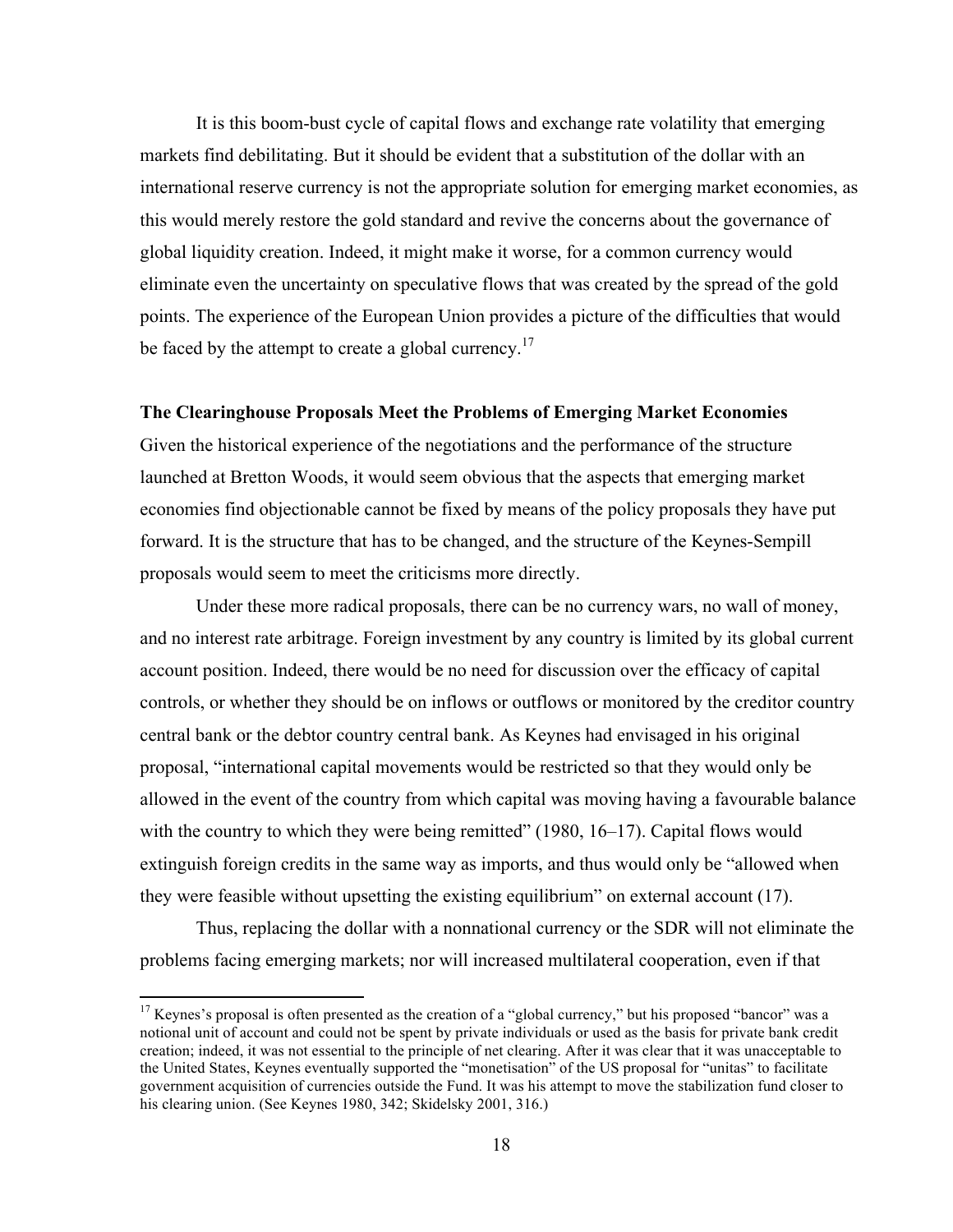could be achieved. The creation of financial institutions governed by regional or other restricted groupings does create the most important possibility, but not in the form in which they are currently being discussed. The current proposals are primarily designed to escape the inadequate governance of the IMF and the World Bank and the dominance of the United States in both the theory and practices of these institutions. In addition, as noted above, they usually take the IMF as their template and at some level of financial commitment impose IMF program conditionality.

There is no reason why these institutions cannot be created on the template of the Keynes-Sempill clearing unions, building on the swap agreements that many countries have already agreed to on a bilateral basis. Thus, the creation of a common currency for the members of the Bank of the South may not be the most sensible proposal, but the creation of a regional clearing union with a notional unit of account would provide a remedy to the problems faced by these countries. Indeed, Keynes had already considered this as a possibility:

One view of the post-war world which I find sympathetic and attractive and fruitful of good consequences is that we should encourage *small* political and cultural units, combined into larger, and more or less closely knit, economic units. . . . Therefore I would encourage customs unions and customs preferences covering groups of political and geographical units, and also currency unions, railway unions and the like. Thus it would be preferable, if it were possible, that the members should, in some cases at least, be groups of countries rather than separate units. (1980, 55)

Thus, the currently proposed financial institutions could be cast in the form of clearing unions.

Indeed, there is already a historical precedent for the operation of a regional clearing union in the European Payments Union, which played an integral part in the restoration of intra-European trade and payments to complement the Marshall Plan.<sup>18</sup> This might provide a better template for the emerging markets initiatives than the IMF.

### **But They Do Not Necessarily Meet the Needs of Developing Countries in General**

 

Aside from Latin American countries, few developing countries were present at Bretton Woods. India was still represented by Great Britain and the Chinese presence was apparently a question

<sup>&</sup>lt;sup>18</sup> See Kaplan and Schleiminger (1989) for a political and analytical description of the operation of what was in integral part of the restoration of multilateral trade and payments in Europe. It is somewhat ironic, given the inability of the Bretton Woods Fund scheme to operate in the immediate aftermath of the war, that a scheme similar to Keynes's should in fact be adopted, although subject to the constraints of the postwar economic conditions.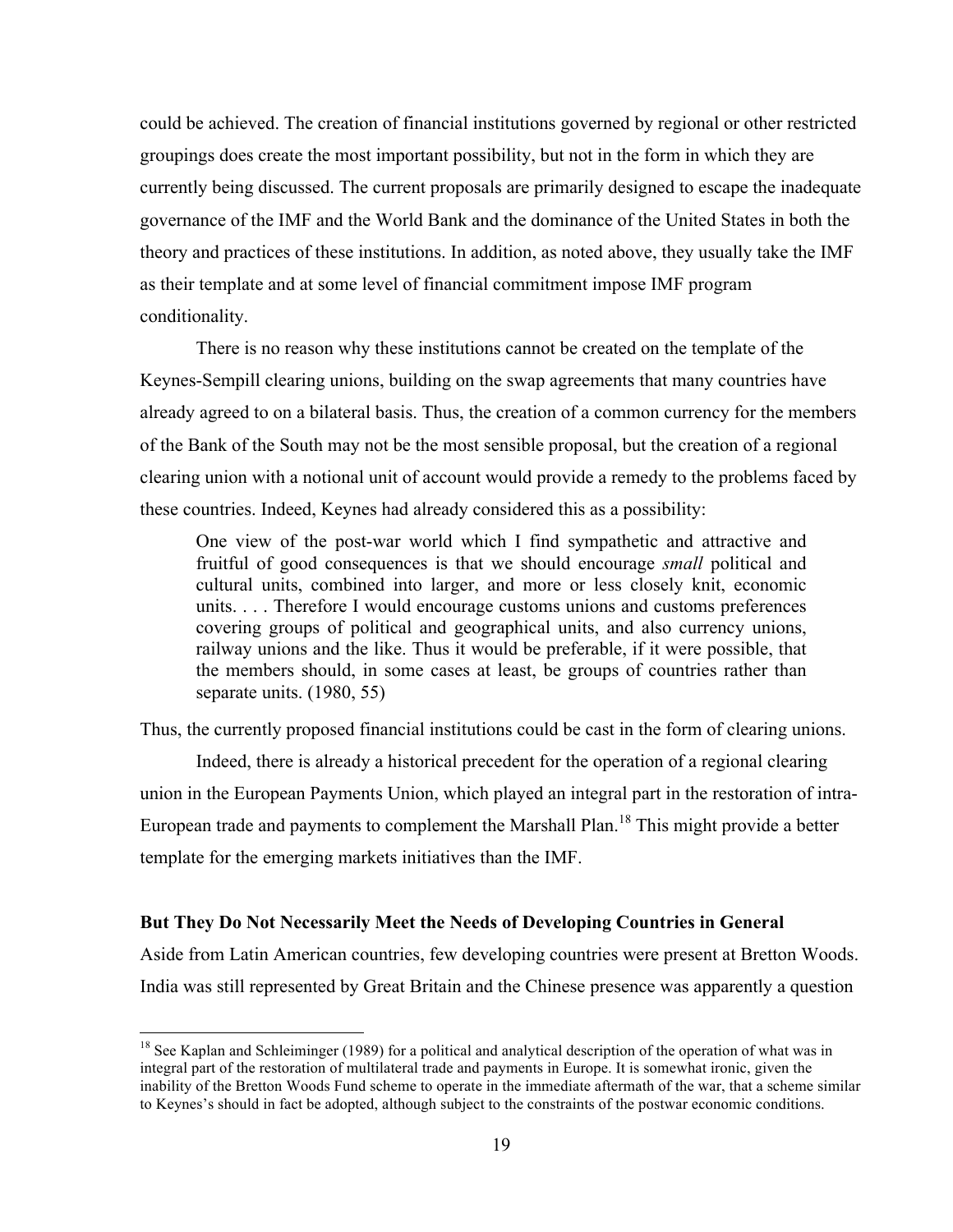of American political expediency. Indeed, in the discussions of the clearing union there was virtually no consideration of developing countries. This was primarily because the focus was on postwar reconstruction finance. It was only in the discussion of the collateral issues of commercial policy and commodity support schemes that development questions emerged—and they were quickly separated from the financial discussions because they were considered a threat to rapid approval of the international financial reforms.<sup>19</sup>

Only Schacht's original proposal for a clearing union directly concerned developing countries; but, as noted above, this was mainly about financing German inputs of primary materials and providing a market for German exports, rather than laying out a positive development agenda. The other proposal that took developing country concerns into account, if only generally, was John H. Williams's assessment of the postwar proposals; namely, that their "fundamental requirement is the maintenance of an even [external] balance, with only temporary fluctuations from it" (Williams 1949, 158) and that this presumes the same principle as the gold standard, which was "based on the principle of interaction between homogenous countries of approximately equal size" (173).

Recognizing that different countries might require different currency schemes, Williams included only the major "key" currencies in his proposal. He raised the question of whether "the world needs a single, uniform system or a combination of different systems by consideration of the diversity of countries, and in particular the differences in their proportions of home and foreign trade" (189). This line of reasoning leads directly to the needs of countries with different export compositions and the problems faced by countries with primarily commodity dependence that were to be raised by Raúl Prebisch, Hans Singer, Gunnar Myrdal, and others. For these countries may require sustained periods of external deficit (foreign finance of industrialization) or external surplus (export-led development), which is directly contrary to the basic principle of equilibrium external balance as the key to international financial stability. The same is true of multiple exchange rates, which many economists have suggested may play a crucial role in building a more balanced, productive structure in developing countries (e.g., Kaldor 1965,

 $19$  The British postwar planning was comprehensive: in addition to Keynes's currency plan, there was a proposal for a "commod" to stabilize primary materials prices, a commercial union (largely the work of James Meade), and an international investment board and development corporation. The latter was apparently the result of a 1941 proposal by Luther Gulick and Alvin Hansen, advising the State Department on postwar reforms, and is mentioned in Keynes's drafts of the clearing union. However, given the antipathy between the US Treasury and the State Department, once the former had started work, it consistently excluded the latter from the development of reforms.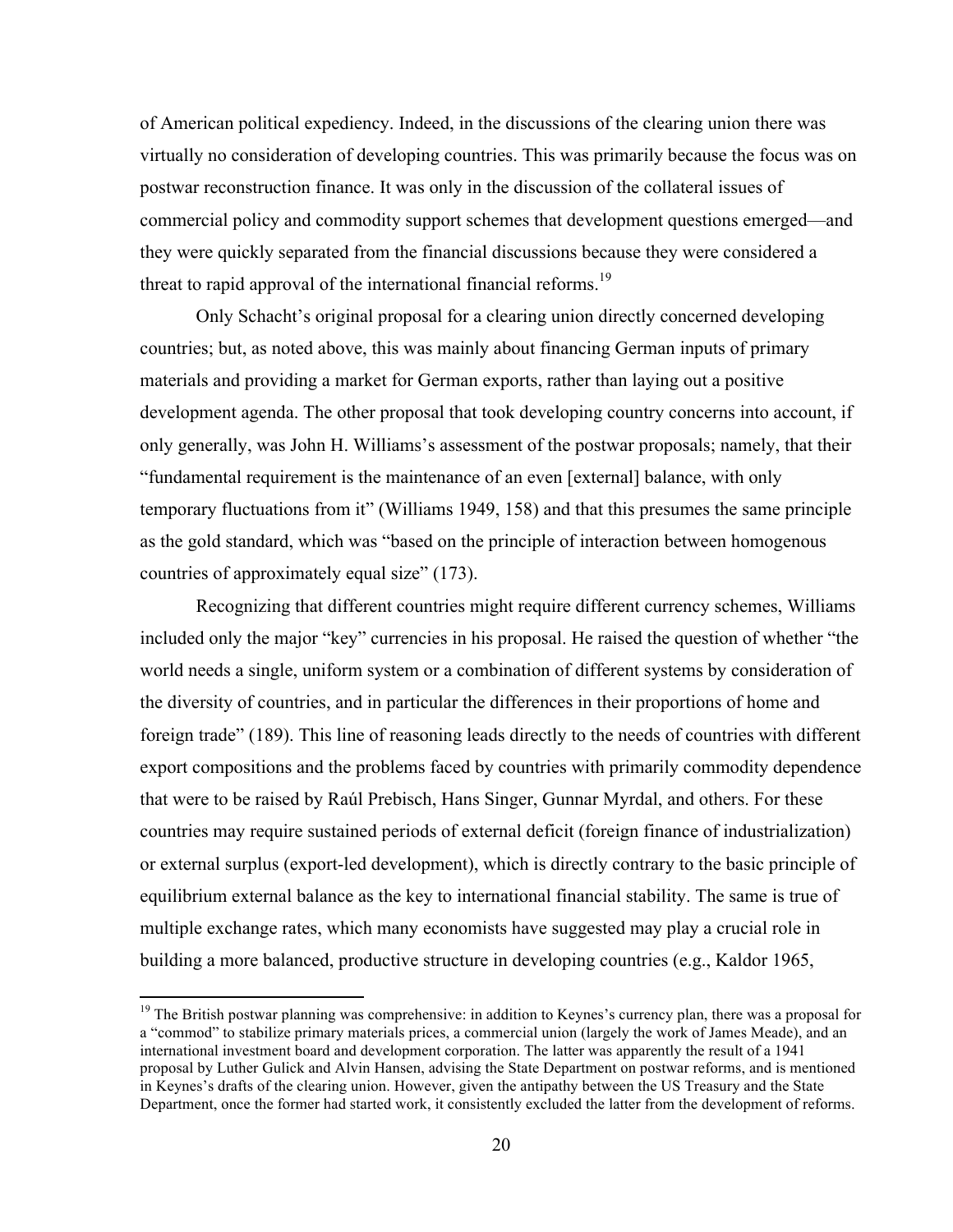Diamand 1978) but which are expressly excluded under Bretton Woods because of the experience of German rearmament.

Keynes's clearing union approach is just as deficient in this respect, as the stabilization fund and some special measures would have to be included to allow for developing countries to have relatively larger debit (or credit) balances and to eliminate the sanctions on such balances, since they would be the result of a successful development policy. Otherwise, countries that have used either import substitution or export-led growth strategies that are too successful could find themselves facing additional charges and pressure to rein in or adjust their successful policies in order to keep their external accounts within acceptable ranges. These special measures might include exemption on the size of balances and remission of the interest charges for developed country creditors and developing country debtors. Alternatively, the Bank could have been fashioned as a more development-centered institution and made an integral part of the IMF. Or, more simply, an alternative clearing union institution for developing countries could have been proposed. Clearly, a balanced external account may be the most appropriate objective for the international financial stability of developed countries, but it certainly need not be so for developing countries. Indeed, multilateral institutions and the United Nations have consistently argued for the transfer of resources from developed to developing countries in magnitudes of 0.7 percent of developed country GDP, which would presumably generate interest charges on the resulting deficits and surpluses for the donor and recipient countries (see, by way of comparison, Kregel 2015).

# **Stable Exchange Rates and Monetary Sovereignty**

From the point of view of the current difficulties facing emerging market economies, the basic advantage of the clearing union schemes is that there is no need for an international reserve currency, no market exchange rates or exchange rate volatility, and no parity to be defended. Notional exchange rates can be adjusted to support development policy, and there is no need to restrict domestic activity to meet foreign claims. Indeed, there is no need for an international lender or bank, since debt balances can be managed within the clearing union. The external adjustment occurs by creating an incentive for export surplus countries to find outlets to spend their credits, which may be in support of developing countries. The system thus supports global demand. Since all payments and debts are expressed in national currency, independence in national policy actions and policy space are preserved. In modern terminology, countries retain

21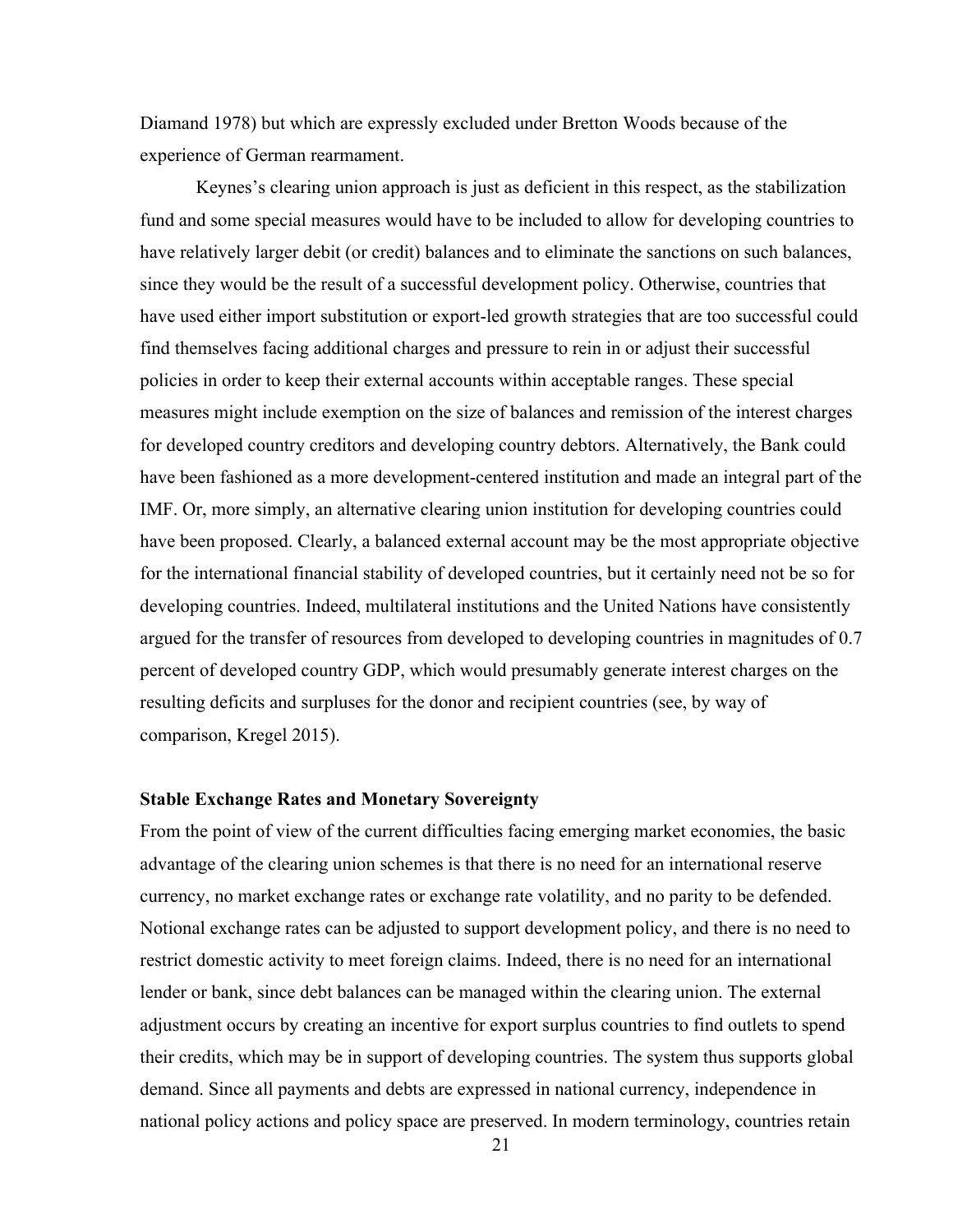monetary sovereignty within the constraint of external balance, which should correspond to full utilization of domestic resources.

Such a system would reflect Keynes's broader vision of the appropriate role for international financial flows:

I sympathize, therefore, with those who would minimize, rather than with those who would maximise, economic entanglement between nations. Ideas, knowledge, science, hospitality, travel—these are the things which should of their nature be international. But let goods be homespun whenever it is reasonably and conveniently possible; and, above all, let finance be primarily national. (Keynes 1982, 236)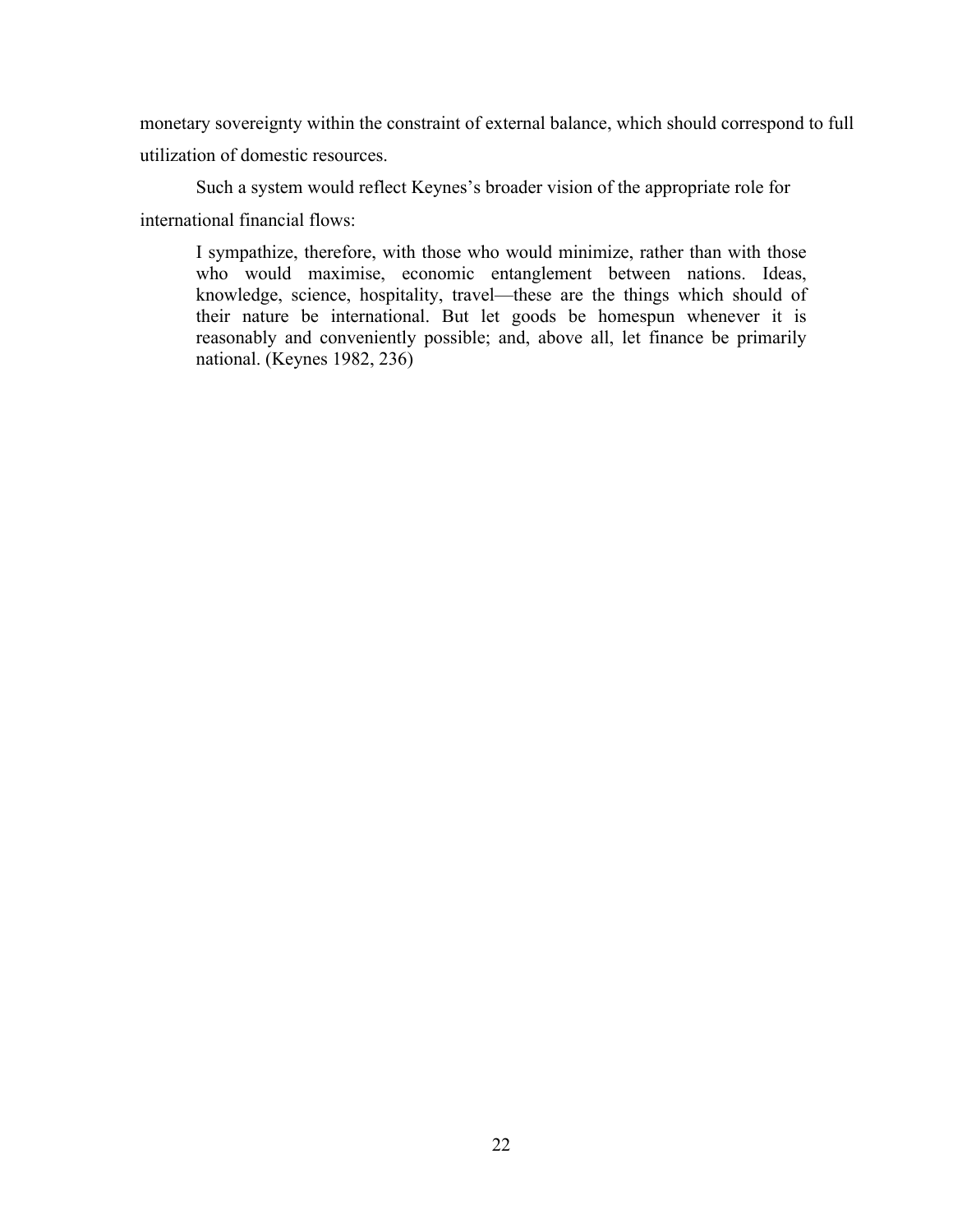## **References**

Beyen, J.W. 1951. *Money in a Maelstrom.* London: Macmillan.

- Blanchard, O., J.D. Ostry, and A.R. Ghosh. 2013. "International Policy Coordination: The Loch Ness Monster." iMFdirect, December 15.
- Bloomfield, A. 1959. *Monetary Policy under the International Gold Standard: 1880–1914.* New York: Federal Reserve Bank of New York.
- China Briefing. 2010. "Chinese Yuan Seeks Further Internationalization and Less Reliance on U.S. Dollar." December 9.
- Clarke, S.V.O. 1967. *Central Bank Cooperation 1924–31*. New York: Federal Reserve Bank of New York.
- Diamand, M. 1978. "Towards a Change in the Paradigm of Development Through the Experience of Developing Countries." *Journal of Development Economics* 5 (78): 19– 53.
- Economic Reform Club (attributed to Lord Sempill). 1941. "A Twentieth Century Economic System." London: Economic Reform Club.
- Goyal, K. 2014. "Rajan Warns of Policy Breakdown as Emerging Markets Fall." *Bloomberg Business*, January 31.
- IMF (International Monetary Fund). 2014. "2014 Spillover Report: IMF Multilateral Policy Issues Report." IMF Policy Paper. Washington, D.C.: IMF. July 29.
- Kaldor, N. 1965. "Dual Exchange Rates and Economic Development." Reprinted in *Essays on Economic Policy*, Vol. 2. New York: W. W. Norton.
- Kaplan, J.J., and G. Schleiminger. 1989. *The European Payments Union: Financial Diplomacy in the 1950s.* New York: Clarendon Press.
- Keynes, J.M. 1943. International Clearing Union. 28 Parl. Deb., H.L. (5th ser.) (1943) 527–37.
- ———. 1971a. *The Collected Writings of John Maynard Keynes*. Edited by D. E. Moggridge. Vol. 4, *A Tract on Monetary Reform*. London: Macmillan.
- ———. 1971b. *The Collected Writings of John Maynard Keynes*. Edited by D. E. Moggridge. Vol. 6, *A Treatise on Money*, *Vol. Two: The Applied Theory of Money*. London: Macmillan.
- ———. 1980. *The Collected Writings of John Maynard Keynes*. Edited by D. E. Moggridge. Vol. 25. *Activities 1940–1944. Shaping the Post-war World: The Clearing Union*. London: Macmillan.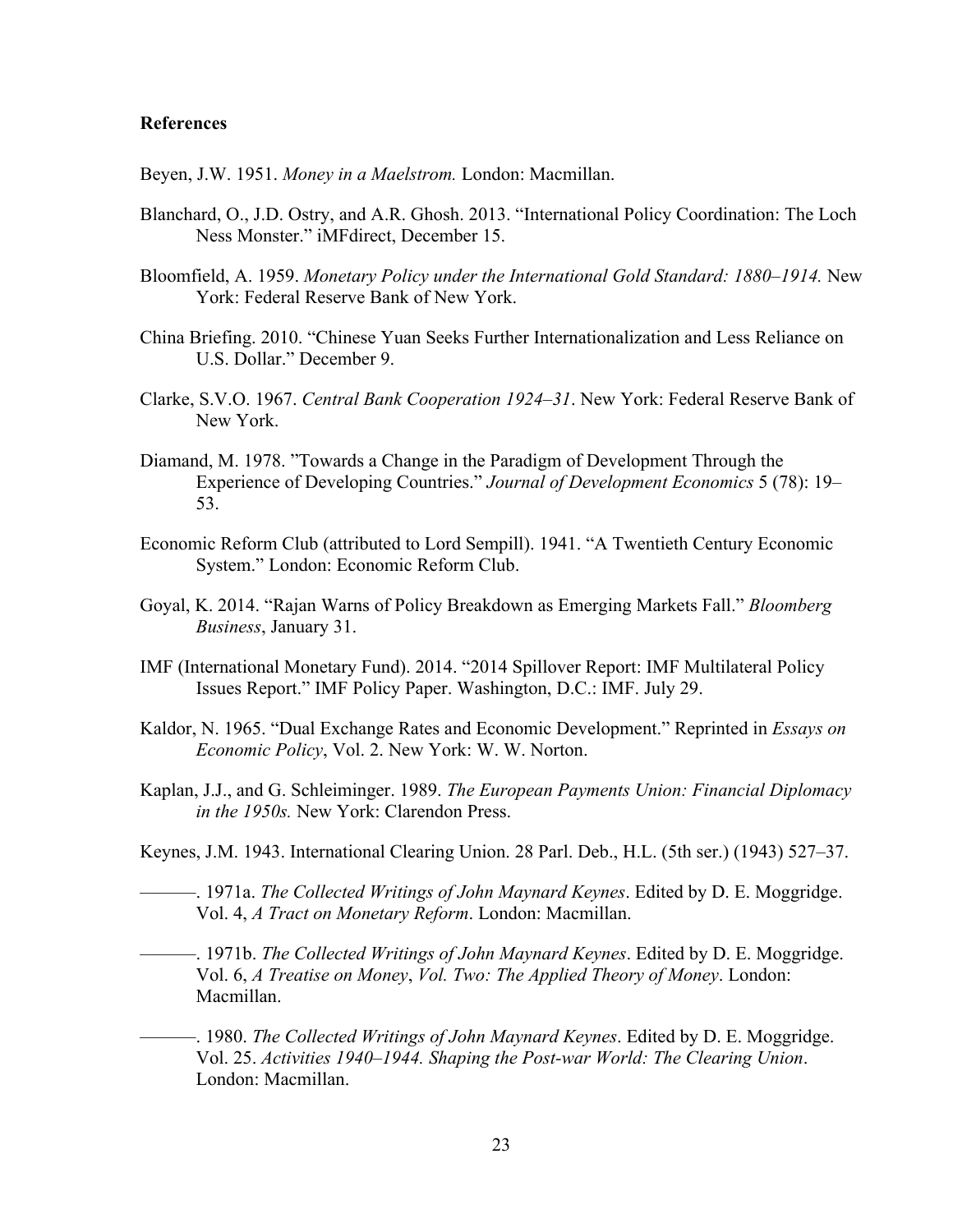———. 1982. *The Collected Writings of John Maynard Keynes*. Edited by D. E. Moggridge. Vol. 21, *Activities 1931–1939: World Crises and Policies in Britain and America*. London: Macmillan.

- Kregel, J. 2015. **"**Cognitive Dissonance: Post-war Economic Development Strategies and Bretton Woods International Financial Stability." In M. Damill, M. Rapetti, and G. Rozenwurcell, eds. *Macroeconomics and Development.* New York: Columbia University Press.
- Lüke, R. 1985. "The Schacht and Keynes Plans." *BNL Quarterly Review* 38 (152): 65–76.
- Oliver, L. 2009. "SDR vs the Dollar: China and Russia Want SDRs." *Euromoney*, April 1. www.euromoney.com/Article/2172502/SDR-vs-the-Dollar-China-and-Russia-want-SDRs.html.
- Reuters Factbox. 2009. "The Appeal of the IMF's Special Drawing Rights." March 24.
- Schacht, H. 1949. *Account Settled.* Translated by Edward Fitzgerald. London: Weidenfield & Nicolson.
- ———. 1955. *My First Seventy-Six Years.* Translated by Diana Pyke. London: Wingate.
- Sempill, The Lord. 1941. The Atlantic Charter: Economic Security. Parl. Deb., H.L. (5th ser.) (1941) 45–64.
- Skidelsky, R. 2001. *John Maynard Keynes, Vol. 3: Fighting for Freedom, 1937–1946*. New York: Viking.
- *The Social Crediter*. 1943. "From Week to Week." January 2.
- Spicer, J. 2014. "Cool Reception for India Central Banker Urging Global Cooperation." Reuters, April 10.
- Triffin, R. 1960. *Gold and the Dollar Crisis: The Future of Convertibility*. New Haven: Yale University Press.
- Van Dormael, A. 1978. *The Bretton Woods Conference: Birth of a Monetary System.* New York: Holmes and Meier.
- Volcker, P., and T. Gyohten. 1992. *Changing Fortunes: The World's Money and the Threat to American Leadership*. New York: Times Books.
- Wheatley, J. 2014. "Brazil Achieves a Hollow Victory in 'Currency Wars.'" *Financial Times*, November 17.
- Wheatley, J., and P. Garnham. 2010. "Brazil in 'Currency War' Alert." *Financial Times*, September 27.